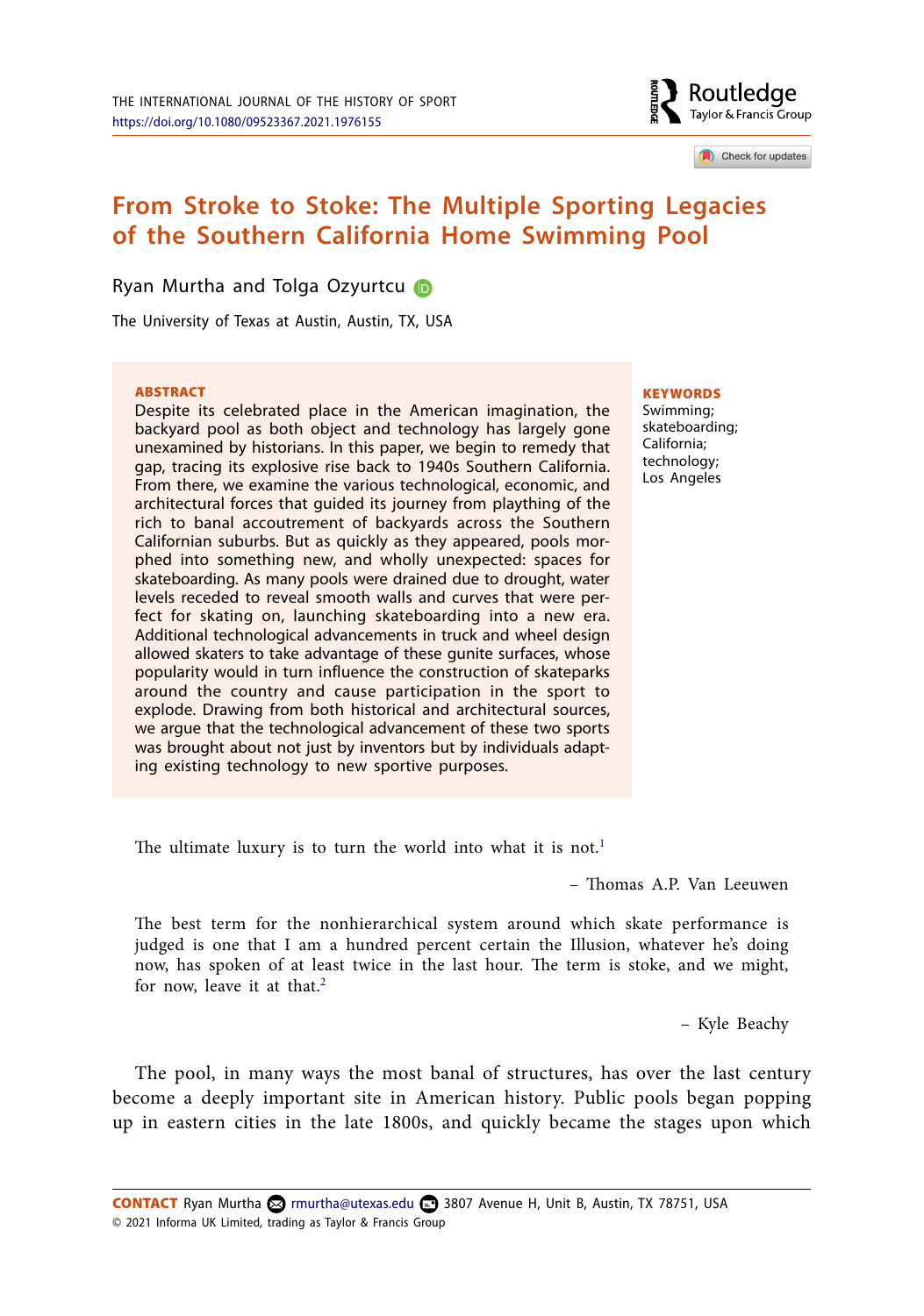#### 2  $\left(\frac{1}{2}\right)$  R. MURTHA AND T. OZYURTCU

many of the conflicts of the ensuing century played out.<sup>3</sup> But it wasn't until the post-World War II era that backyard pools began to become widely available. The shift from the era of public pools to private ones was only possible through a confluence of social, economic, environmental, political, and architectural forces, all of which will be touched on here. But most important was a technological innovation—the invention of gunite. This new construction method allowed thousands of pools to be built quickly and cheaply, and for the first time, in irregular shapes with smooth, curved sides. This backyard revolution was centered on Southern California, where many times more pools were being built than anywhere else. But when drought came for the region in the 1970s, those gunite pools were drained, and transformed into ramps that would launch a new era of skateboarding. In the late 1960s and early 1970s, skaters gained access to many new skateboard technologies relating to axle and wheel design. These made the boards both faster and more stable, allowing riders to perform feats only dreamed about in earlier years. Pools became a common place to test limits, as the bowed gunite walls of drained pools helped skaters to unlock new modes of skating. These new modes helped popularize the sport, as the 1970s saw more people skating than ever before. Thus, the technological advances for one sport ended up being adapted to fill the needs of a second, as pool designs would go on to greatly inform the design of skateparks in the late 1970s (Figure 1). This highlights how technological



**Figure 1.** Skater Dennis Martinez at Skateboard Heaven skate park. Notice how the line of tiles at the top of the bowl create the look of a drained pool. National Skateboard Review, 3, no. 1 (1978): 7.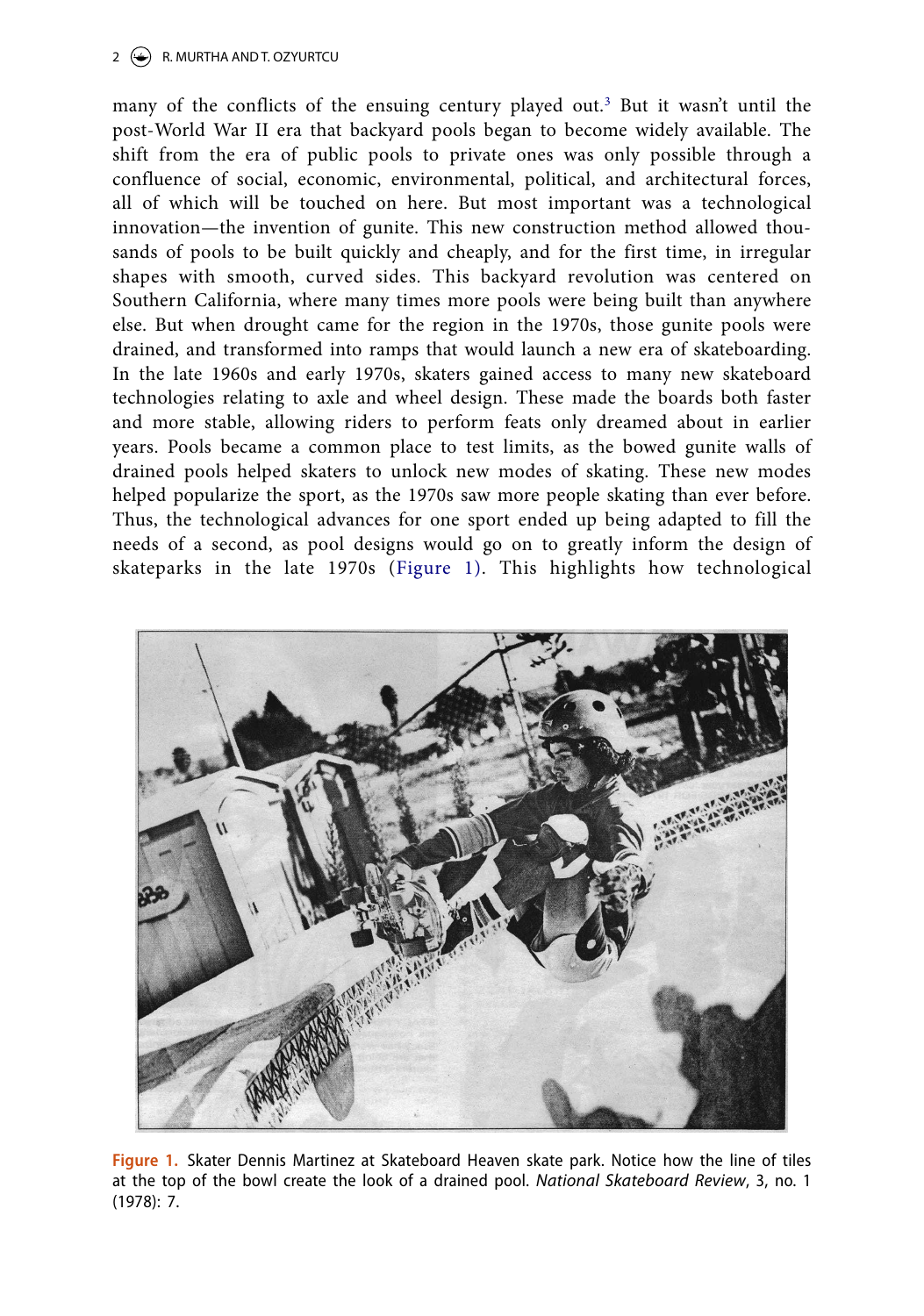advancement can be driven not just by inventors, but by individuals adapting existing materials for novel uses.

In addition to novel observations on the history and evolution of the pool, this article is significant in foregrounding the importance of space. Often, sport scholars tend to focus on the action taking place on the field or the individuals doing them. Less attention has been paid to the field itself.<sup>4</sup> This lack of analysis results in many academics often taking physical space for granted, viewing it as fixed, unchanging. But the relationship between person and place is important, for sport only happens when both interact. Certainly, literature exists on sites like stadia and locker rooms, but as yet researchers have not fully explored the many other sites where sport occurs—sites like the backyard.<sup>5</sup>

The backyard pool holds an incredibly powerful place in the pantheon of American iconography. As the Los Angeles Times correctly points out, its story 'was written largely in Los Angeles.'<sup>6</sup> Like the two-car garage, the backyard in-ground pool has in many ways become a hallmark of the middle class, a symbol of achieving the so-called American Dream, especially in the Cold War era.<sup>7</sup> In 1967, the Philadelphia Evening Bulletin observed how the pool had become a symbol of a certain standard of living, writing 'We seemed to have moved from the fabulous idea of a chicken in every pot to a swimming pool in every backyard.<sup>38</sup> For many upwardly mobile Americans, putting in an inground pool was akin to 'making it.'Like the image of the two-car garage, the in-ground pool as suburban staple is a relatively recent phenomenon. Though private pools trace back to the Gilded Age, it was only ever the Xanadu's of the world that had them. It was not until after World War II that pools began dotting backyards across suburbia, and nowhere did they multiply more rapidly than in Southern California.<sup>9</sup>

No singular reason exists for the sudden proliferation of backyard pools in the postwar years, and many fall beyond the scope of this paper. For example, one African American newspaper argued in 1946 that the pool boom was a result of the combination of increased pollution of natural bodies of water and returning soldiers having learned to swim while in the armed forces.<sup>10</sup> Others have suggested that fears of the polio virus played a role.<sup>11</sup> But two confluent factors seem to stand above the rest. The first explanation has to do with the technological innovation of gunite leading to a sudden drop in prices for pools, making them affordable to many families for the first time. This affordability was compounded by banks beginning to allow customers to borrow loans to put in pools, which they could pay back over time. Affordability was complemented by a second factor: architecture. Ranch style houses, which were being built across the California suburbs in the fifties and sixties, proved uniquely suited for backyard pools.

This paper begins by exploring the history of gunite, before showing how it caused pool prices to plummet and the number of pools being built to explode. Then it will explain how architectural trends and aesthetic choices led to more irregularly shaped pools with curved walls—pools that would prove to be perfect for skating in. Finally, we show how these pools, following the 1970s drought and aided by a revolution in skateboard design, transformed into the perfect incubators for a new generation of skateboarding.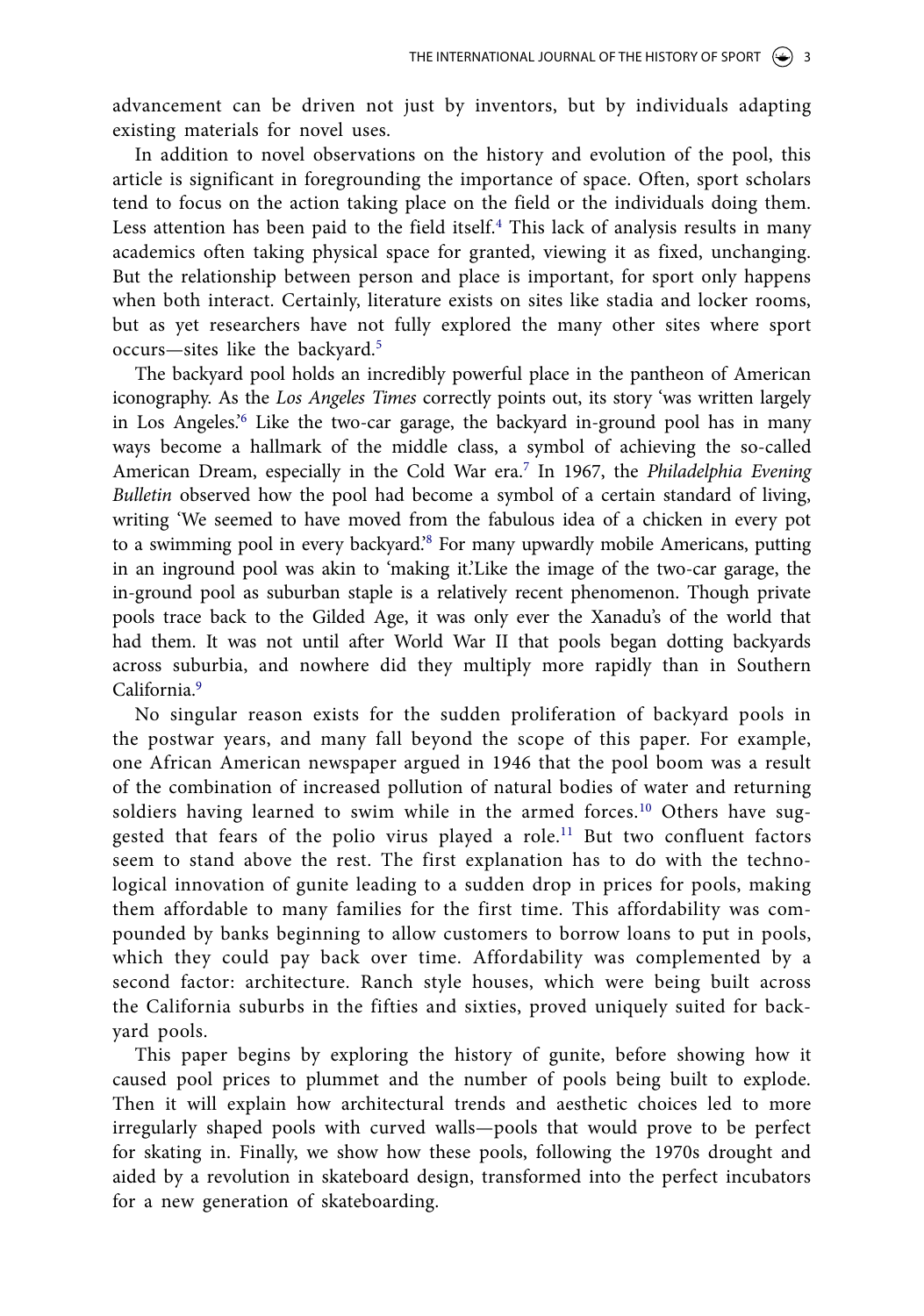## **The Invention of Gunite**

Perhaps the individual most important to the spread of Southern California swimming pools was, surprisingly, an east coast taxidermist now buried in the Congo. Carl Akeley, considered the father of modern taxidermy, is also responsible for the creation of gunite, a construction technique that made pools much less expensive to build. Gunite is a system of applying concrete, delivered as a spray though a pressurized hose onto rebar. Submitted to the US Department of the Interior's Patent Office in September 1909 and officially patented in May 1911, gunite was the result of the evolution of a tool Akeley had created for his taxidermy work, 'an enlarged atomizer… that used compressed air to spray on colored plaster of paris.'<sup>12</sup> Frederick Skiff, the director of the Field Columbian Museum, where Akeley worked at the time, encouraged him to improve the plaster-gun so it could be used to recoat the fading façade of the building. After a few months of tinkering, Akeley managed just that, never imagining the many sporting uses his new technology would eventually be applied to.

President Theodore Roosevelt, Akeley's friend and traveling companion, saw the commercial potential for the tool, and encouraged Akely to continue to improve upon and patent it. Akeley eventually sold the rights to the engineering firm of S.W. Taylor, setting it on the path for wider applications—among them, swimming pool construction. This connection, however, was not made until 1938, with the patent filed by Frank F. Beeby, who was an employee of Taylor's Cement Gun Company. Up until this point, pools had been built mostly out of stone or marble, as concrete was not strong enough to support the walls. As Beeby explains the problem, 'the construction of such a pool was usually a very expensive operation in that the side and end walls were heavy retaining walls to support the pressure of the adjacent earth and these retaining walls were of considerable depth.'<sup>13</sup> Gunite solved these problems by having the strength to support the weight at only a few inches thick, making pools much less costly to build. Additionally, gunite allowed pools to be constructed in any shape, limited only by imagination. Whereas previously pools were all corners, flat surfaces, and right angles, now they could bend and curve to your heart's desire (Figure 2).

Paddock Engineering Co. was the major player in California pool construction in the early days. Founder Pascall Paddock began his career as a masonry contractor building custom pools for movie stars in the 1920s and '30 s.<sup>14</sup> Then, each pool was a massive undertaking, as they were normally dug by hand and so were incredibly expensive—\$5,000–\$10,000 in 1920s dollars. At the time, maybe 20 new pools were being dug each year.<sup>15</sup> Being one of the only firms in a nascent industry, Paddock Engineering was well positioned to capture much of the business when middle and upper-middle class people began to build their own pools. Paddock was always experimenting, seeking out ways to improve his pools and decrease costs. He pioneered the use of single-shell pools and plaster to prevent leakages at seams. So, it makes sense that his company would experiment with gunite, discovering its usefulness for pool construction. As early as 1940, then-president Phillip Ilsley (who had bought Paddock's company from him) praised the impact of gunite, saying that 'Our improved methods of construction have really brought swimming pools within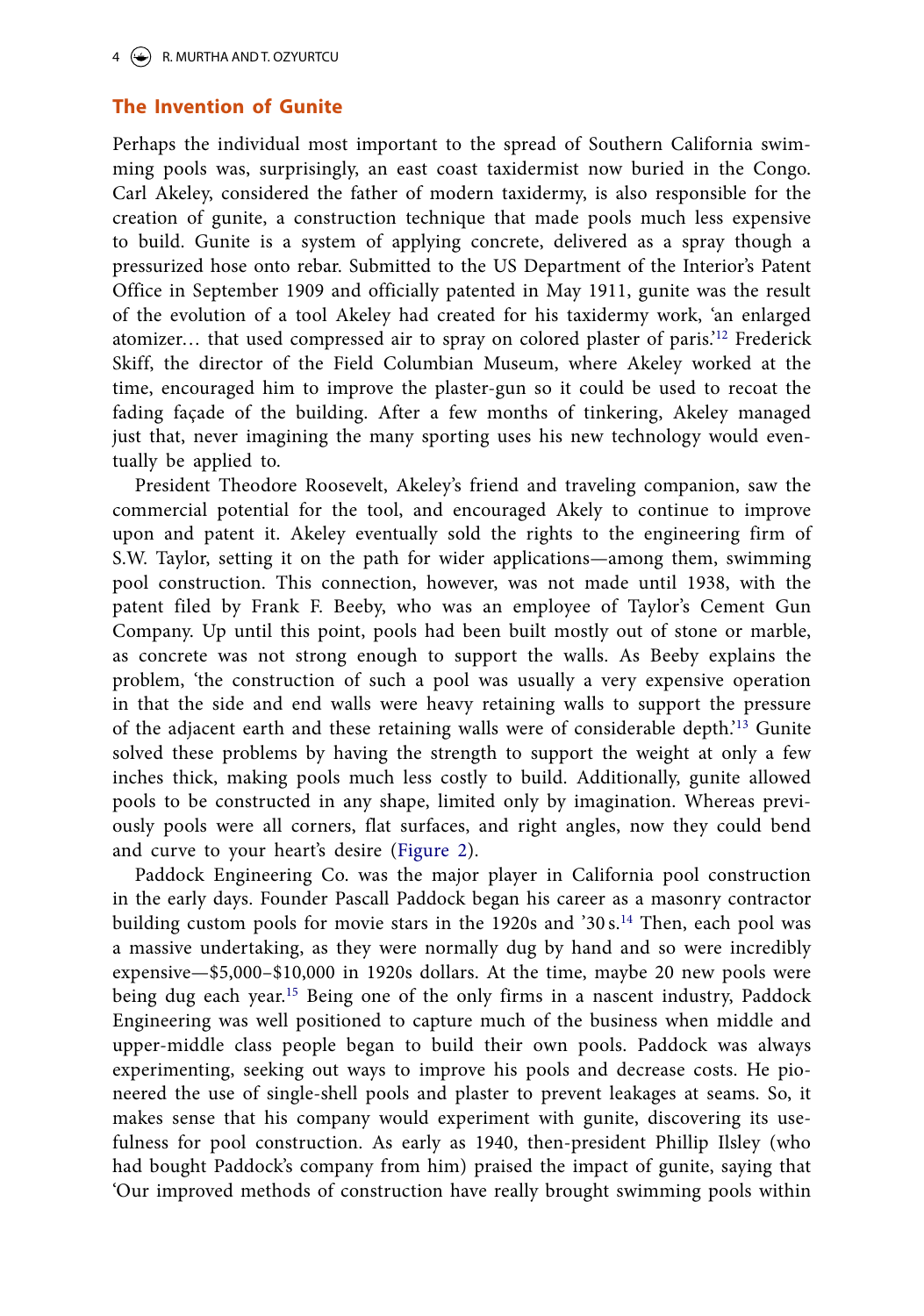reach of everybody.'<sup>16</sup> Ilsley was an artist and architect who had previously designed river-pools, using plants to disguise the flat walls and sharp corners.<sup>17</sup> He was also a believer in the virtues of concrete, commissioning a house built entirely out of it.<sup>18</sup> Given these interests, he was clearly drawn to gunite and its vast untapped potential in pool construction. The first such pool was built in either 1938 or 1939.<sup>19</sup>

## **The Pool Boom**

Gunite caused the price of pools to plummet. By 1950, a sizeable  $34 \times 16$ ft pool could be had for just \$2,000 in 1950s dollars.<sup>20</sup> This means that, when accounting for inflation, prices had been slashed by about 80% in real dollars from three decades earlier. But other factors contributed to the pool construction boom as well. Over time, technological advances for filters and chemical balancing made pools both less costly and less time-intensive to maintain.<sup>21</sup> Additionally, the 1950s brought about the reclassification of pools as 'home improvements', meaning they were eligible for bank financing for the first time. This helped open the floodgates, letting more people purchase pools than just those that could pay up front in full. By 1958, 'more than two-thirds of all residential pools built in the United States were financed through banks or mortgage and loan companies.'<sup>22</sup> One 1961 Times article, citing the National Swimming Pool Institute, claimed that Californians could buy pools for three quarters the price paid by the rest of the country, as the competitive market depressed prices. Builders could keep their own costs down, too, as the mild winters meant pool walls didn't need to be as thick as they did in the North and East parts of the country. The article explained that as a result, over a third of the nation's 290,000 pools were in-state. <sup>23</sup>



**Figure 2.** Though here being used to build a canal in 1937, this same method of construction would go on to be adapted for the construction of swimming pools, making them drastically cheaper and faster to build. #294602, U.S. National Archives and Record Administration.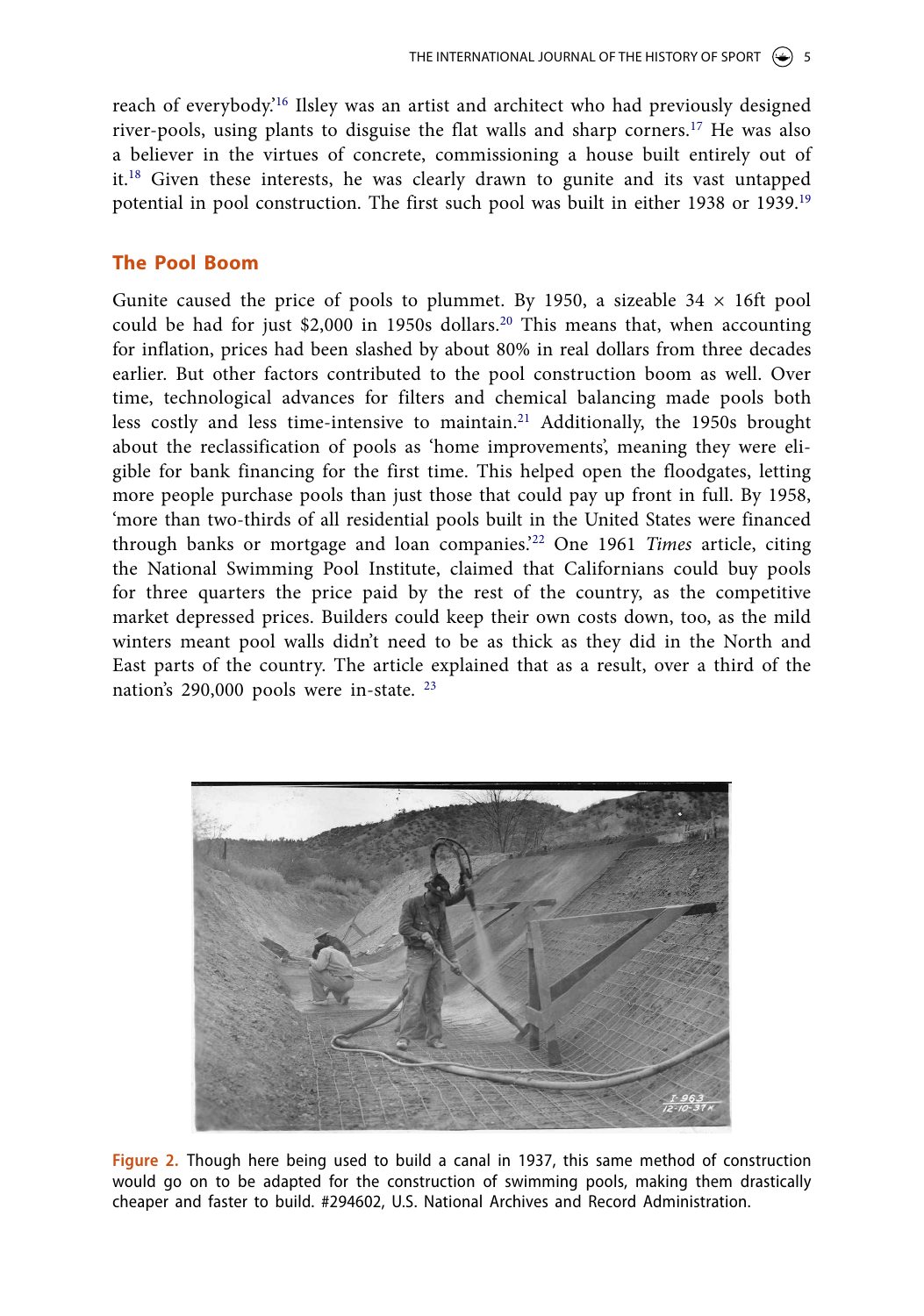#### $6 \leftrightarrow R$ . MURTHA AND T. OZYURTCU

In 1960, the Los Angeles region accounted for 20% of all newly installed pools in the entire country.<sup>24</sup> Three years later, the number of pools had exploded to almost 150,000 in California alone, with three fifths of all new pools being installed in the southern part of the state.<sup>25</sup> At 19,000 pools annually and growing, Southern California was building more, faster than anywhere else. One pool contractor summed up the sunny outlook of this now billion-dollar industry for both buyers and sellers:

While the prices of everything else have gone up, pool prices have not. People today are in a better position financially to own pools, which are now competitive to a second car. Banks consider pool paper to be excellent because most people who own their own homes are financially stable. A swimming pool is a plain good investment.<sup>26</sup>

Thus, the adoption of gunite—along with evolving bank lending rules—resulted in an incredibly rapid expansion of pool construction. In the two decades from 1940 to 1960, pools transformed from luxury good to common household item in Southern California. New installations would peak in 1964, with numbers only slightly off that through the rest of the decade. $27$ 

### **Why Southern California?**

The invention of gunite and resulting affordability of the pool would have allowed any part of the country to have taken advantage of these new altars of leisure. Historian Jeff Wiltse claimed that the national building spree kicked off in 1952, but by that point, backyard pools in Southern California had already become so common as to have been relegated to the butt of jokes in the funny papers four years prior.<sup>28</sup> Though pool construction continued to increase rapidly as the '50 s and '60 s wore on, the seeds that allowed Southern California to become such fertile ground for this nascent industry had been sown decades before. As historian Lawrence Culver laid out in The Frontier of Leisure, the priorities of those present in the early planning of the city of Los Angeles ended up setting the course for the entire region. Los Angeles set aside almost no land for public parks or playgrounds, a radical departure from how more Eastern cities had been planned. As Culver wrote, 'Southern California, and the suburbs that emulated it, followed a very different model. Instead of bringing nature into the city, they brought the city into nature, dispersing housing and allotting private yards rather than public parks.<sup>229</sup> In no other part of the country could swimming pools have become so fashionable so fast, because nowhere else had entire counties of houses with yard space primed for such development. It was this set up in Southern California that, according to Culver, eventually bled into the design and development of suburbs across the country. As historian Robert Fishman believed, Southern California was the first area of the country in which suburban houses and lifestyles were available to a bigger segment of the population than just the superrich.<sup>30</sup>

Though the lack of park space can certainly be attributed to the profiteering motives of early politicians, the results fed into locals' belief in a type of 'California exceptionalism'. As Culver wrote, 'Local promoters and outside observers alike asserted that Los Angeles was a new sort of city, unlike those of the East or even other western cities. Some of them believed that this new city would not need an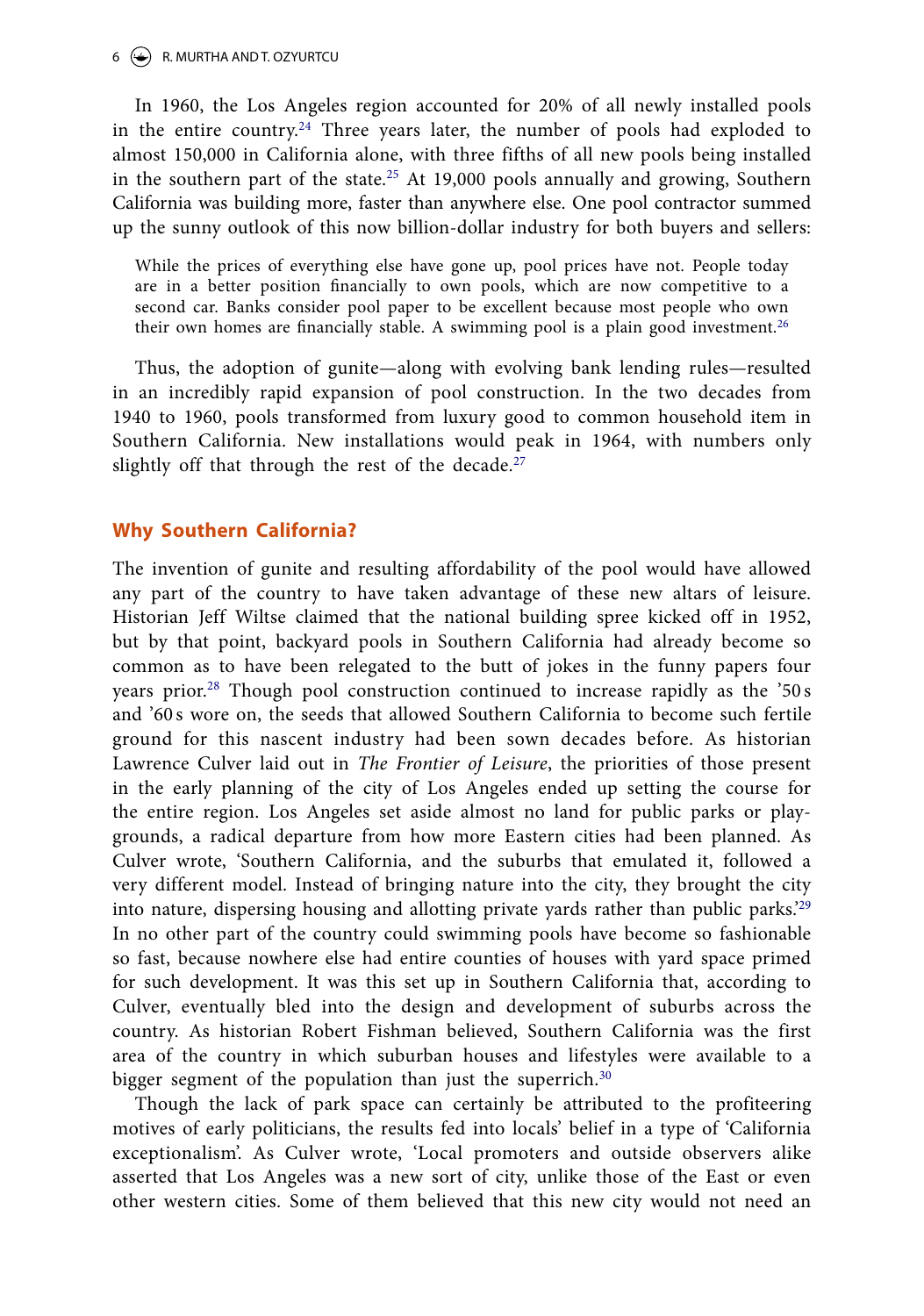extensive park system, for it had transcended the traditional urban ills that make parks necessary.'<sup>31</sup> This fed into the vision of California as a land of leisure. As one early Californian wrote, 'Eastern cities are swelling with Americans who move in to make money; California is filling (country and city) with Americans who move in to make a Life. In a word, it is the Chosen Country.<sup>32</sup> Thus the sacrifice of a traditional city park system planted the seeds from which swimming pools would bloom across the region.

This Chosen Country was also unapologetically white. Historian Kirse Granat May wrote that 'From the beginning, the history of California was told from a white perspective, dismissive of the Native and Spanish past, using the gold discovery as the dawn of the California story'.<sup>33</sup> Southern California and Los Angeles specifically have been described as 'the sunny refuge of white Protestant America', the last holdout from diversification that had occurred in many cities back east as part of the Great Migration.<sup>34</sup> This earned Los Angeles the nickname the 'White Spot.<sup>35</sup> Black Californians, subject to racist banking and housing practices, were often excluded from the region's new suburbs, instead gravitating towards black enclaves like Santa Monica and its beaches for leisure.<sup>36</sup> So all this is to say that, when talking about pools or suburban living becoming more accessible, that needs to be understood in a specifically white context.

Likewise, swimming as both a sport and leisure activity has class-based aspects that deserve mention. The post-war era was marked by the rise of the white-collar job and the accompanying middle class. This new demographic, especially in Southern California where communities were being built from scratch, would have had a need for identifying activities and shared experiences to construct community identity.<sup>37</sup> Swimming, with its high barriers to entry, became one of those activities. Sociologist Derek Wynne, in his study of twentieth century suburbia, found that there was 'a link between social origin/educational capital and sports histories,' with those who went to college significantly more likely to swim recreationally than those that did not (though the gap is not as large as it is for racket sports).<sup>38</sup> 'The higher the educational capital, the greater the likelihood of frequent participation.'<sup>39</sup> Wynne also found that entertaining guests at home was an increasingly common practice among the middle and upper classes. Additionally, pools, in creating a space where it is appropriate to bare one's body, can allow users to flaunt their health and fitness, which is another way of asserting class status. Thus, the drive to install a backyard pool for some likely came from the larger pursuit of social capital.

## **Pool-friendly Architecture**

One of the more important contributions to the creation of the image of California as an idyllic white suburbia was made by Cliff May, a prominent California housing designer during the mid-century. Though not officially an architect until later in life, May still practiced the craft, popularizing the ranch style house, which took advantage of Southern California's mild climate. These houses would lend themselves to having backyard pools due to their many sightlines to the outdoors, which made homeowners more cognizant of how the space was being used. May's unique style found a fan in Elizabeth Gordon, editor of the taste-making magazine House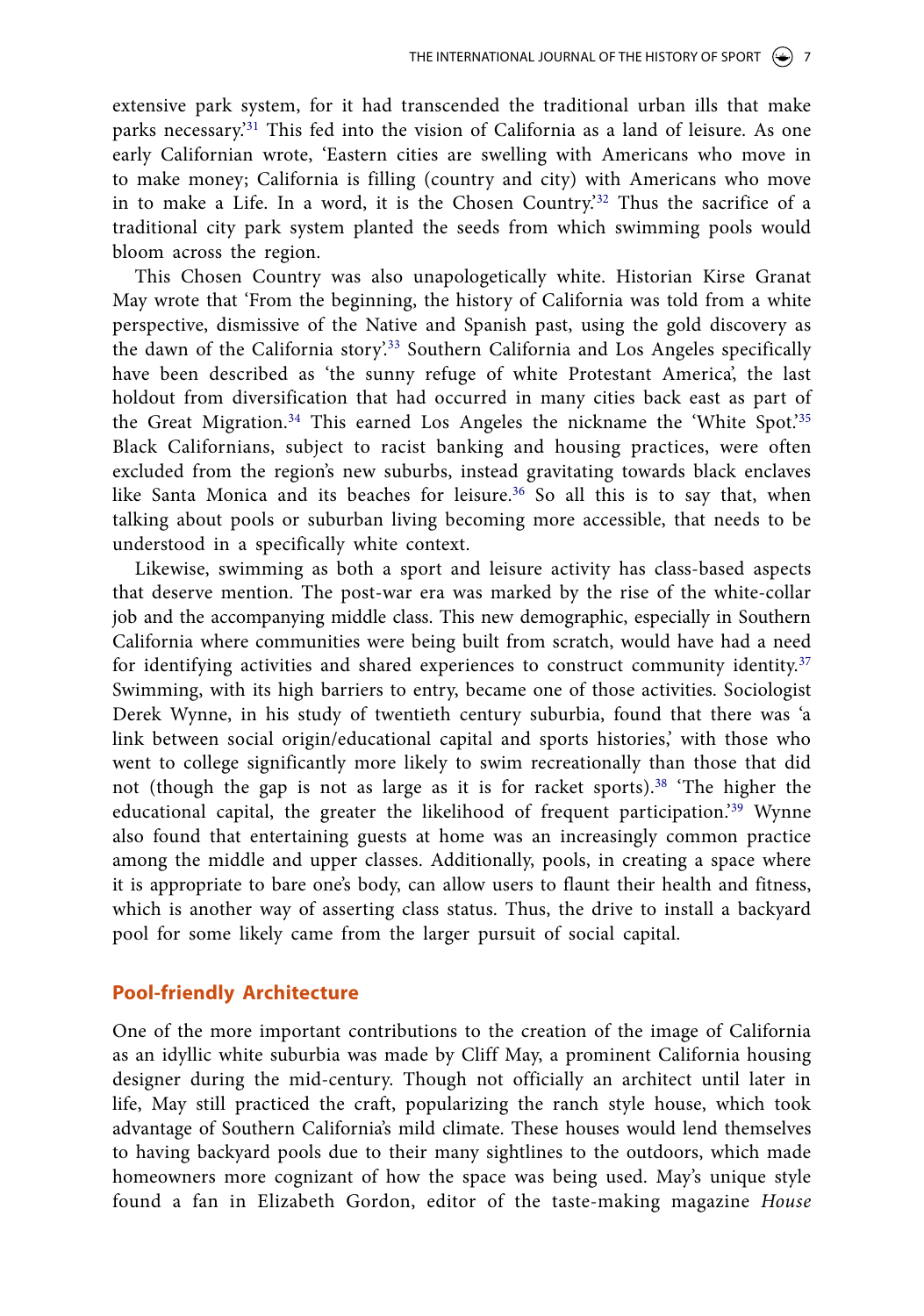Beautiful, which would frequently do entire issues on May's houses, showing them to a national audience. As a result, ranch houses began springing up by the thousands in developments around Southern California—and eventually, the nation. May's ranch house drew on the tradition of California bungalows and rancheros, constructing low-lying, rambling houses designed to take advantage of the area's moderate climate. 'One room deep, it was crucial that the house take an L- or U- shaped configuration to form a patio or courtyard in the back so that the rooms of the ranch house faced or opened into these areas.<sup>40</sup> For his work, May is credited with popularizing the concept of the backyard being viewed as a more direct extension of the house, as a room unto itself instead of something separate. The domestic duality of the ranch house 'became associated with "the California way of life" of living casually, comfortably, and out-of-doors.'<sup>41</sup> May used these houses to popularize the sliding glass door to the outside. Now common, the door allowed the backyard to be literally seen in a way that it had never previously, making homeowners much more invested in the aesthetic value of their exterior spaces. Homeowners were subliminally encouraged to do something with the back part of their lots—something like put in a pool.

In some ways, California pools are a prime example of the adage 'everything old is new again'. Instead of drawing on the designs of the more recent but austere public pools of the east, or those of the Gilded Age billionaires whose pools were more water fixtures designed to please the eye instead of the body, California pools have more in common with the older pools of European royalty. These pools centered a pool's utility while still keeping an eye towards the aesthetic value of its surroundings. Architectural historian Thomas A.P. Van Leeuwen believed the marriage of beauty and function created something with the potential to be 'much more than just a small public pool; it could be a shrine, a nymphaeum, or a monumental or practical piece of water imbedded in the magical surroundings of a grotto,' adding, 'One recurring feature is fake naturalism.'<sup>42</sup> This idea was bought wholesale by Californians who installed pools in their own homes. The odd shapes of these pools, while limiting utility when it comes to competitive swimming, would end up being key to their usefulness as a place for skateboarding.

Earlier in the century, when pools were still only the playthings of the rich, they were constructed in irregular shapes and surrounded with rocks and flora to evoke the idea of a natural pool. The previously-quoted Philip Ilsley, President of Paddock Engineering, explained constructing such a pool for one Hollywood star: 'Most of the unusual patterns are dreamed up by customers who can afford to satisfy some latent longing. Actress Joan Fontaine apparently dreamed of being a mermaid standing on a rocky island, so my men sprayed, with the so-called 'gunite' method, her pool with an island in the middle.<sup>43</sup>

This contradicts what architectural circles commonly hold to be the origin of the irregularly shaped pool.<sup>44</sup> Many American architects would point to the famous Donnell Garden pool as the one that ignited the trend. This kidney-shaped pool, designed by architect Thomas Church, is located in Sonoma, CA, and was featured in publications like the previously mentioned House Beautiful. While Donnell Garden may have helped in some way to further popularize the concept, the pool was not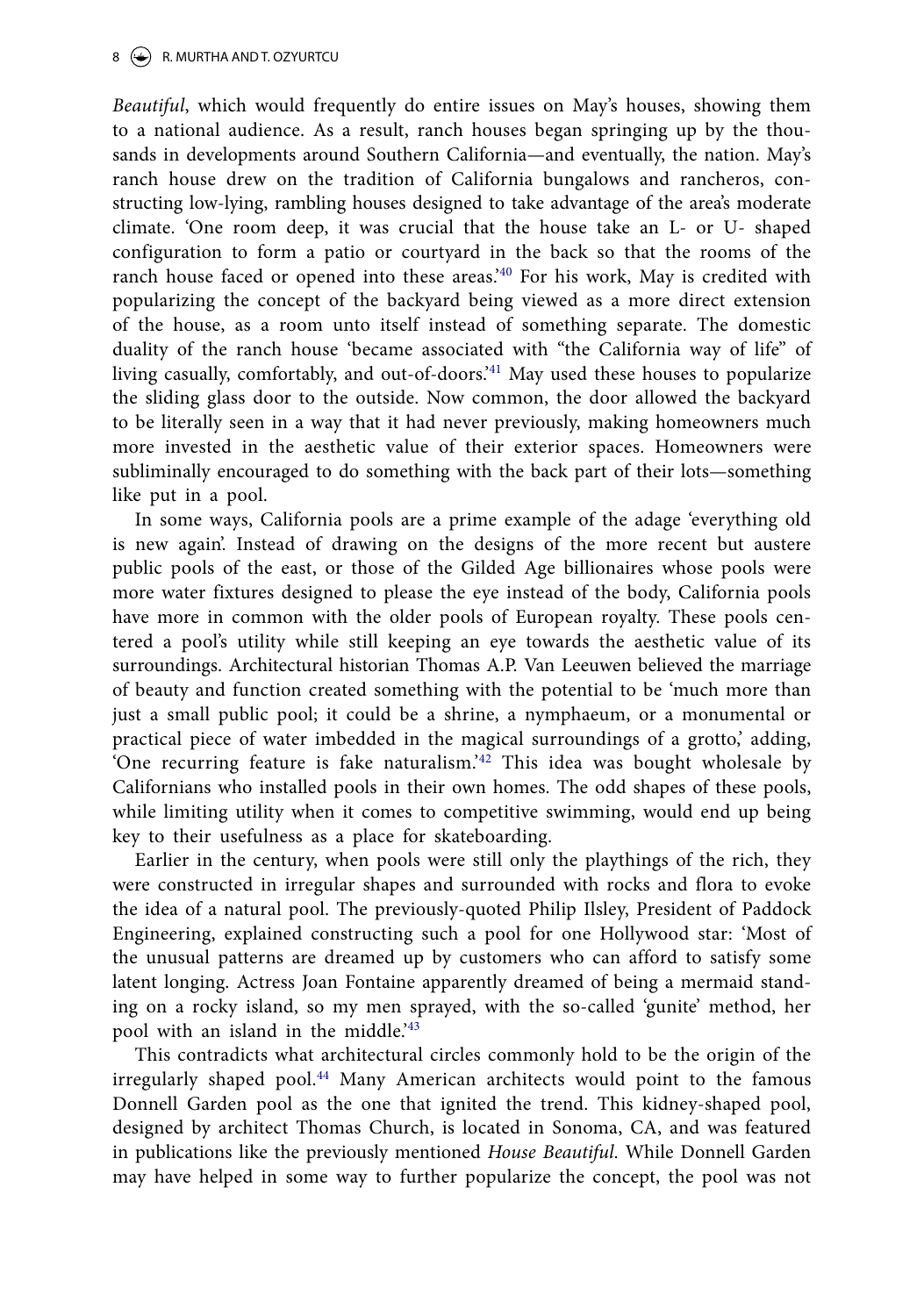completed until 1948, years after Ilsley had begun constructing similar pools. In fact, the designer behind the Donnell Garden pool, Thomas Church, drew his inspiration from a similar pool constructed at the Villa Mairea estate in Finland in 1938, which was designed by Church's friend Alvar Aalto.<sup>45</sup> This was right around or before Ilsley began building similar pools in Southern California, but as of yet, no connection has been made between Ilsley and the other two men.

Regardless, this trend trickled down to the families that installed pools once they became more accessible. By 1946, articles were appearing with headlines screaming 'A Swimming Pool Can Fit your Garden Plan', detailing how shrubs, rock fixtures, and irregular shapes can make backyards more suitable for entertaining and further evoke the romantic idea of the 'ole swimming hole'.<sup>46</sup> This trend toward outdoor living and entertainment (begetting the rise of the backyard barbecue as an American institution), became so prevalent that poolside furniture became almost a requirement of pool ownership instead of an add on. As one Times article put it: 'Today's pool owner appreciates the fun and health aspects, but, more than before, a good part of his energy goes toward creating a beautiful background and exciting environment for his pool. Thus, landscaping effects, new outdoor furniture and accessories become a part of the picture… the pool merely becomes the focal point for a healthful, happy life outdoors.'<sup>47</sup> By the 1960s, the length consumers would go to to create these artificial oases reached almost a parody of Van Leeuwen's ideas with the engineering of plants that could withstand chlorine well.

The explosion in swimming pool construction in the 1950s and 1960s did coincide with the ascendance of California as a competitive swimming power both nationally and internationally. California schools began to dominate collegiate swimming, and Californians would routinely make up a majority of the Olympic swim team. Opportunities for younger swimmers to compete were expanding as well. But whether or not there was a direct connection between this and the spread of backyard pools, advertisers would often use the state's swimming dominance to their advantage. As one newspaper ad trumpeted in 1961, 'Home pools are largely responsible for our outstanding showing in the recent Olympic swimming events in which we broke the monopoly previously held by the Japanese and Australians.'<sup>48</sup> Manufacturers at the time would frequently advertise home pools as necessary for any child with athletic dreams in the pool, using them as a tool to upsell clients with claims such as this one, from a Times ad in the late 1950s: 'The teen-ager who aspires to be a diving champion will need sufficient length for safe diving from at least a 12-foot board. This means a pool not less than 35 or 40 feet long. The smallest practical pool for diving is 30 feet but the greater the length of the pool the safer the pool is for diving.'<sup>49</sup> That said, for many, competitive swimming wasn't even an afterthought. One Times writer emphasized the degree to which pools had almost become showpieces by writing 'On the ground, too, the pool becomes less a field for athletic endeavor or a bathtub and more a delightful pleasure for the eye.'<sup>50</sup> But what appeared to be a tradeoff between athletics and aesthetics would end up being a boon for a different sport once the pool found itself drained.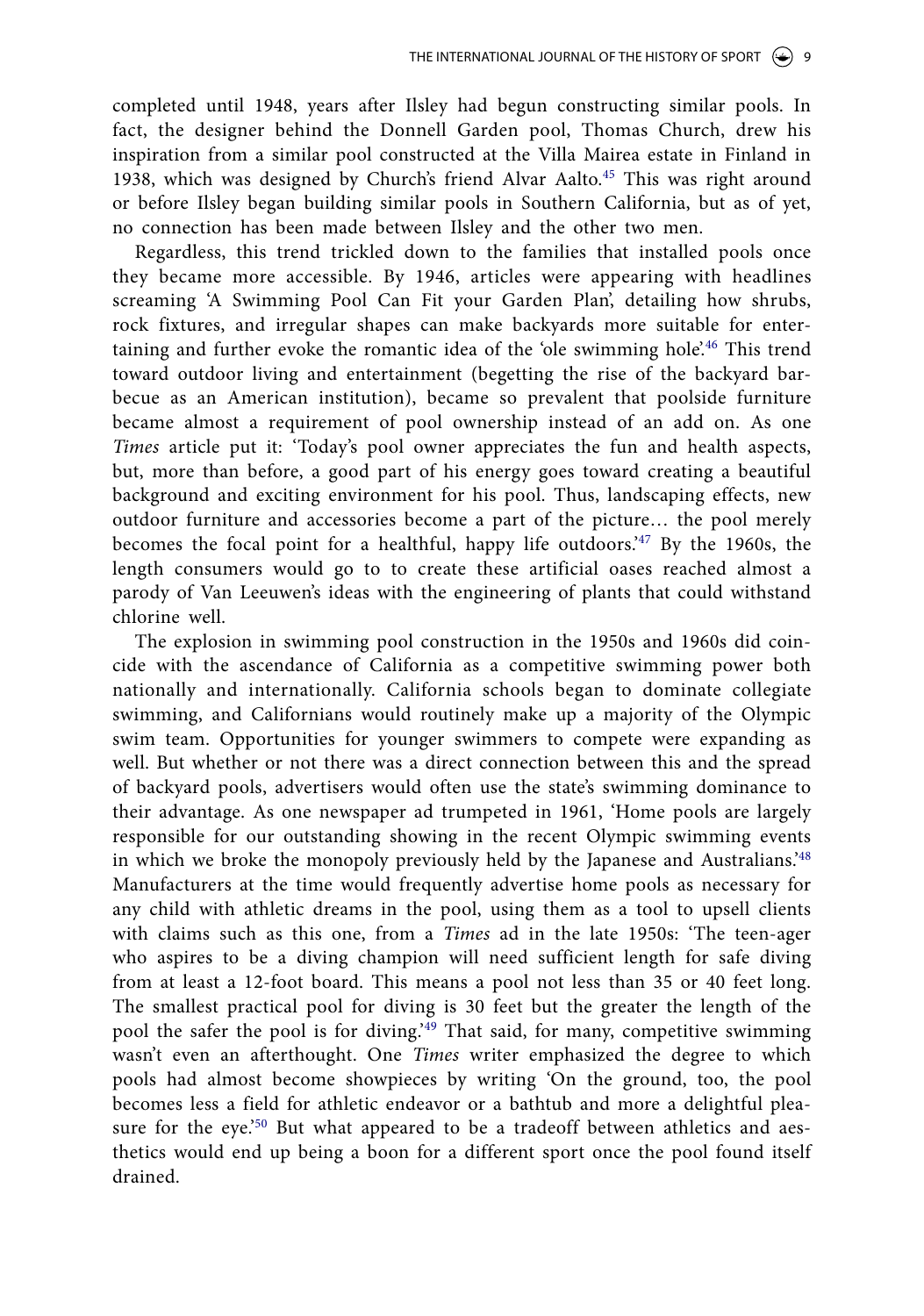#### **From Swimming to Skateboarding**

All things must end, and the California swimming pool boom was no exception. As the 1960s wore on, backyard pools became incubators for a very different sport skateboarding. But this time, technological advancement was driven not by a new invention, but by individuals adapting existing technology for new purposes. Young riders found that the kidney shaped pools and smooth curves of the gunite walls offered a radical new dimension of verticality to a sport previously limited mostly to flat ground and downhill execution. Proto-vertical skating could be found on the playgrounds of Southern California's public schools where gently sloped, banked walls approximated a wave, providing a surface for a carving, surf-inspired style that would be fully realized in empty pools.<sup>51</sup> As the pool-era took hold in the mid-1970s, backyard swimming pools became incubators of new skate technology, new approaches to riding, and a more-fully realized version of the sport's rebel ethos.

Skaters were the unlikely beneficiaries of an economic downturn that made pool maintenance and operation costly, as well as the California drought spanning the winter of 1976–77, the state's driest recorded water year.<sup>52</sup> With severe water restrictions, many home pools were drained, opening a landscape where the sport would develop many of the characteristics that still define it today. Born in Southern California backyards, pool riding quickly became part of the sport and region's iconography: in 1976, Craig Stecyk (writing as John Smythe) noted that, 'Even the Beach Boys use a pool-skate session to reinforce their TV special.<sup>'53</sup>

Pool riding was not completely unheard of before the major drought years. Riding in pools is briefly mentioned in the debut issue of The Quarterly Skateboarder, the first magazine dedicated to the sport. The year was 1964 and it was the first skateboarding 'boom.' The magazine noted that the 'new fad' (of pool riding) originated in 'Roy Diedrichsen's empty pool in Menlo Park, CA.' The editors joked that emptying pools for skaters could save homeowners money on their water bills and, in a bit of foreshadowing of the skateboard park boom of the late 1970s, suggested that one day dedicated pools might be built just for skateboarding.<sup>54</sup> As with much else in skateboarding lore, there is some debate if Diedrichsen's pool was actually the first to be skated. Architectural and skateboard historian Iain Borden notes competing claims for the first pool ride are also made by Gary 'Swane' Swanson who drained and rode his Santa Monica (CA) pool in the mid-1960s and skaters such as Matt Hilton at the Foxtail Park pool, outside of Santa Monica.<sup>55</sup> But for the most part, the pools of the 1960s remained full of water. Furthermore, despite board sales in the tens of millions of dollars and the appearance of the sport on ABC's Wide World of Sports and the cover of Life magazine, the skateboarding trend was a short-lived fad, effectively dead by 1966, in large part due to the primitive technologies of the sport and the high risk of injury borne of those technologies.<sup>56</sup> The skateboards of the era featured hard clay or metal wheels that offered a shaky ride and would easily snag on a crack or pebble in the road, sending the rider hurtling to likely injury.

Thus, before skaters could even dream of riding in pools, the technology of the sport itself had to evolve. The critical innovation in skateboarding was the adoption of the polyurethane wheel, which had been slowly gaining traction in the rollerskate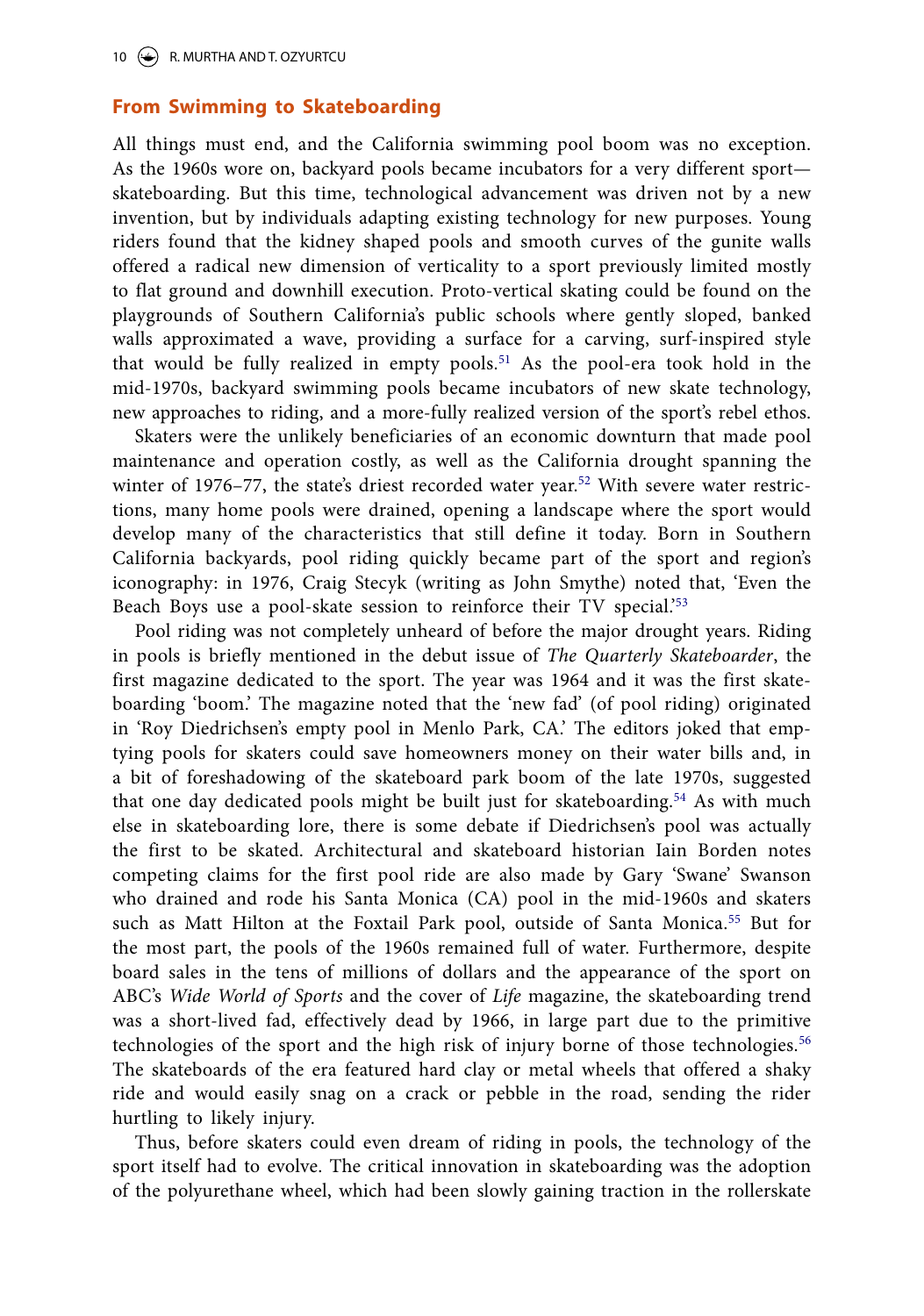community since the late 1960s.<sup>57</sup> The key limitation in bringing polyurethane to skateboarding lay in the assemblies of ball bearings and trucks (axles); skateboards used a loose bearing assembly, where rollerskate polyurethane wheels required a closed bearing assembly. Enter Frank Nasworthy, who devised a polyurethane wheel that could work with loose bearings, and formed the Cadillac Wheels company in 1973.<sup>58</sup> As skateboard historian Michael Brooke notes, the new wheel was responsible for the resurgence of the sport in the 1970s.<sup>59</sup> The polyurethane wheel not only made for a smoother, safer, and more enjoyable ride, it also opened the doors of possibility for a host of other skate innovations, developed by skateboarders, for skateboarders. Closed bearing assemblies, more stable trucks, and a host of terrain specific board designs and shapes built on the potential offered by the new wheel, reflecting technology theorist Wiebe Bijker's suggestion that technology is shaped in part by 'the ingenuity and emotional commitment of individuals.'<sup>60</sup>

By 1975, the polyurethane wheel and the innovations that followed gave rise to the second skateboard boom. With millions of new skaters pushing the boundaries of the sport, skaters were technically and technologically prepared to reap the unexpected bounty of the 1976-77 drought.<sup>61</sup> Equipped with the right gear, skaters transformed the empty swimming pool into an arena for reimagining skateboarding (Figure 3). In October 1976, Skateboarder magazine published a 'Pool Riding Symposium,' arguing in the introduction that 'Pool riding is the state-of-the-art skating style of the 70 s. No other type of riding offers such a radical departure from the past, no other form progresses so swiftly towards the future. Pool riding has the juice.<sup>'62</sup> The historical tension and the break with the past are an interesting claim here, as one argument for the appeal of pool-riding was that it offered skateboarding's closest approximation of the sport's surfing heritage. Interviewed in Skateboarder, skaters Bob Biniak and Stacy Peralta suggested that the sense of weightlessness a rider could experience riding up and down pool walls and curved pool floor transitions was akin to riding a wave.<sup>63</sup>

But ultimately, the claim in 'Pool Riding Symposium' that pools pointed to the future of sport was prescient, especially in terms of going vertical. Polyurethane wheels offered enhanced traction on gunite and poured concrete pool surfaces; larger wheel sizes, sealed bearings, and advanced truck technology offered the speed and stability needed to go vertical. Skaters began by trying to climb up pool walls, aiming for a pool light or decorative tile trim as a target and marker of successful ascent. But they kept pushing, first by riding to the lip of the pool and 'grinding' their axles, eventually leaving the pool completely, performing the first aerials, whose success was measured by landing back onto the pool wall and smoothly riding away.<sup>64</sup> The most famous of the early pool riders were the members of Santa Monica's Zephyr skateboard team, better known as the 'Z-Boys'. Legendary Z-Boys such as Tony Alva and Stacy Peralta were canonized in the pages of Skateboarder magazine, their gravity-defying maneuvers inspiring readers the world over to do the same.<sup>65</sup> Writing in the National Skateboard Review, Lance Smith suggested that such images gave readers 'blue tile fever', a condition that could only be cured by finding a pool of their own to skate.<sup>66</sup>

As pool riders, skateboarders were engaging in technological appropriation. Technology theorist Ron Eglash argues that technological appropriation is a phase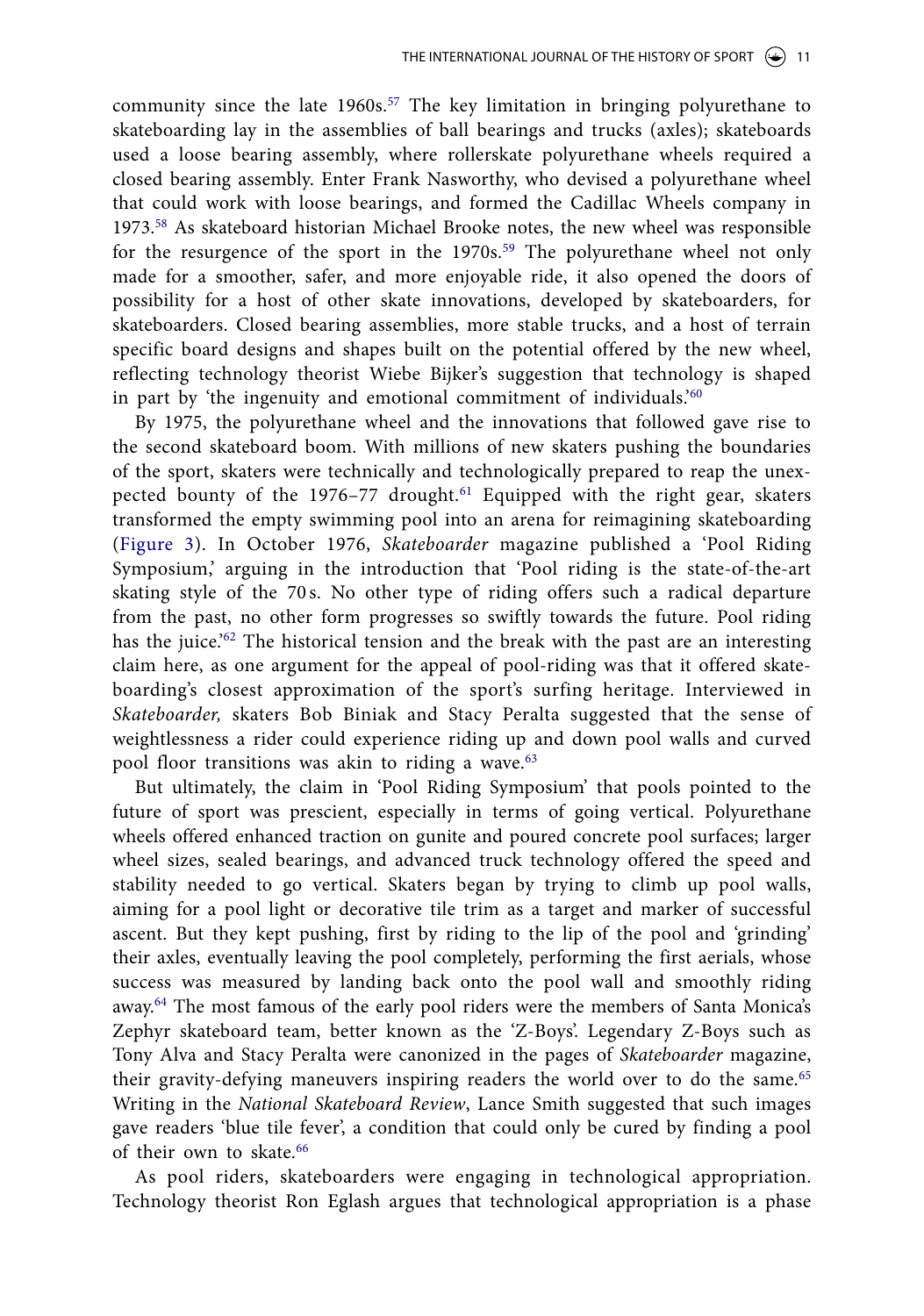

**Figure 3.** Skater Russ Gossnell making use of a drained pool in Southern California. National Skateboard Review 1, no. 8 (1976): 1.

of use in which 'techno-science is reinterpreted, adapted, or reinvented' by individuals outside the traditional centers of technological power. $67$  A far cry from the idyllic landscapes imagined by original pool builders and owners, pool skating was transgressive, dangerous, destructive, and often required illegal trespassing.<sup>68</sup> Pool pioneer Stacy Peralta recounts the challenges of pool skating while avoiding being caught by home-owners or the police. 'The people would hear you, and someone would eventually come out and tell you to leave. You'd play that cat-and-mouse game for a while, and finally the people would either jackhammer the pool or fill it with debris.'<sup>69</sup> That home-owners would rather destroy their pools than allow skaters to use them says much about the social status of skaters at the time (although liability was also likely a concern, and yes, the skating itself could also damage the pools).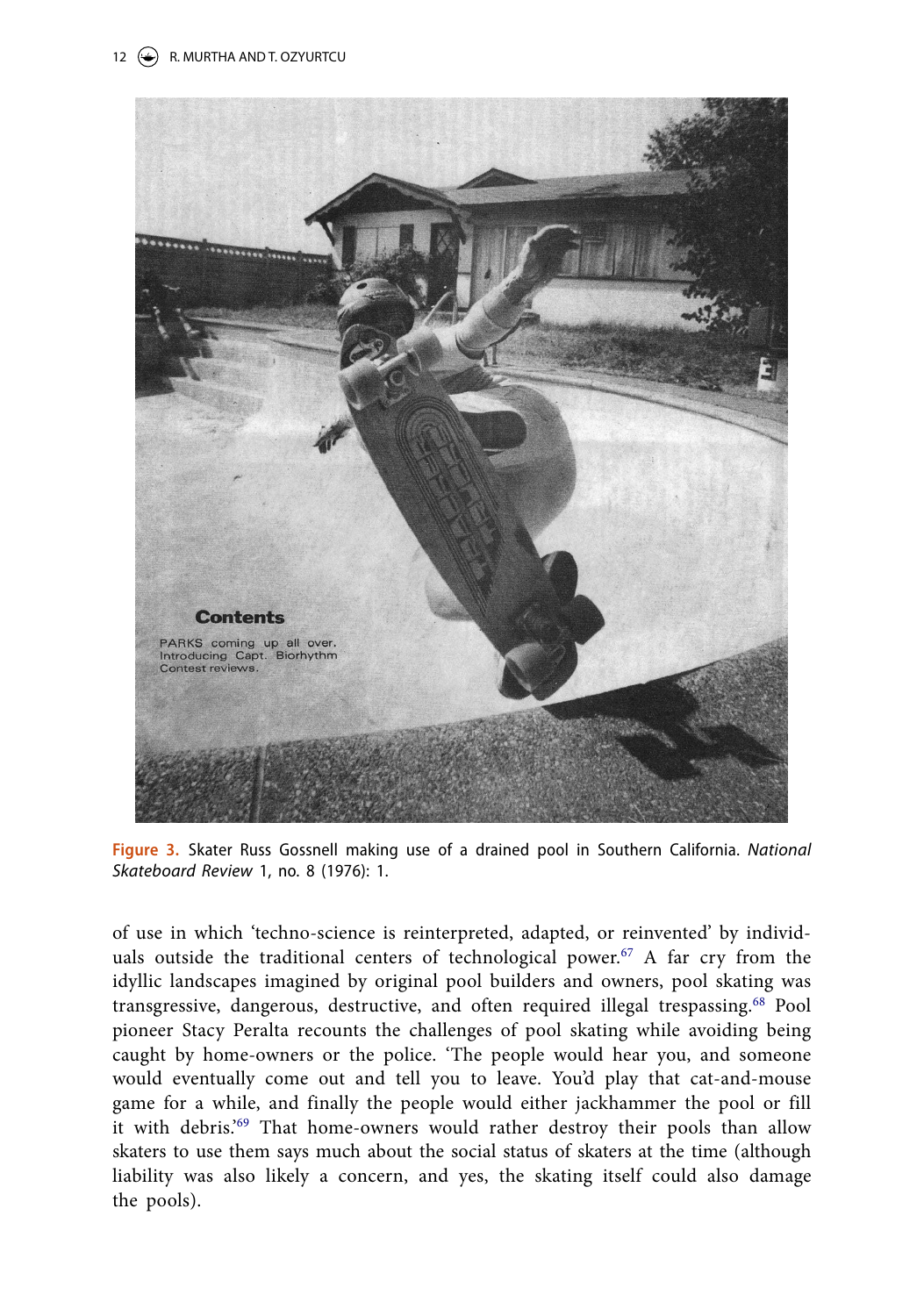The quest for pools rendered skaters into urban guerillas; 'pool hunting,' the search for drained pools, became part of skaters' routines. As skateboarder Frank Atwater recollects, 'One time we had a pool going in Camarillo up in the estates at a big house that was being restored. We'd sneak in on the weekday afternoons, you know, after the workers had all take off… we knew the trespassing rules; we knew the deal—show up late, in and out.'<sup>70</sup> The hunt is perhaps best encapsulated by a pair of consecutive articles in the November 1981 issue of Thrasher magazine. 'Operation: Infiltration' is a fictional piece that captures the spirit and the process of the hunt, from a quiet and clandestine approach to savoring the bounty of the infiltrated pool.<sup>71</sup> 'Infiltration' is followed immediately by 'On Being a Pool Mercenary', which is essentially a field guide to scouting pools. The article opens with the skater's dilemma, 'You have the urge to skate vertical, but your local skatepark just closed or you never had a skatepark. You could build a ramp, but this costs money, and money is always in short supply.'<sup>72</sup> The dilemma is of course resolved by 'an abandoned pool. It's free. No crowds, no one telling you what to do, and always heavy, full-on ripping whenever you want.<sup>73</sup> There is a bit of irony here, with skaters seeking refuge in these reconfigured oases, at once appropriating the pools for unintended use and recreating the privatized leisure spaces they were designed as. 'Pool Mercenary' continues with suggestions of artifacts that indicate a pool is nearby, 'pump houses, high pool fencing… the smell of chlorine, inflatable pool toys' as well as the areas intrepid hunters should target, 'Run-down areas of the city are the best. In low-rent apartment complexes, pools are often drained and unused due to upkeep costs… In some areas, the homes around airports are purchased by the Feds, due to the noise-health problems. Find an area like this and you're in there for multiple pools.'<sup>74</sup>

'Pool Mercenary' goes on to offer more advice, some sage (post a lookout for homeowners or the police) and some dubious (contact city hall to drain a pool for safety reasons). While pool skating and hunting was predominantly a Southern California activity, Borden notes that the practice occurred across the country, and even in the UK.<sup>75</sup> Thus, through the practice of pool hunting and the spread of articles such as these, pool skaters not only transformed what was possible in a swimming pool and on a skateboard, they also helped to cement the rebellious, anti-authoritarian subcultural identity that has long been associated with the sport.<sup>76</sup> As skateboarder Matt Derrick succinctly states, 'The infiltration of empty swimming pools is the start of much of skateboarding's outlaw image.'<sup>77</sup>

The appropriation of the swimming pool by skaters was not just limited to reimagining the use of existing pools, as pool design and construction technology greatly informed the skateboard park boom of the 1970s. As with swimming pools, the gunite approach was preferred by many park constructors, although 'shotcrete,' a close relative of gunite, was also used, and there was much debate in the skateboard press over ideal materials.<sup>78</sup> For example, Gary Doane, an owner of the Endless Wave skatepark in Bakersfield, CA, claimed that he and his partners in park construction had built over 30,000 swimming pools and their experience suggested that 'gunite just isn't strong enough [for skateboarding]'.<sup>79</sup> Regardless of the materials used, well over 200 skateboard parks were built in the United States between 1976 and 1979; almost all of them featured at least one pool-inspired,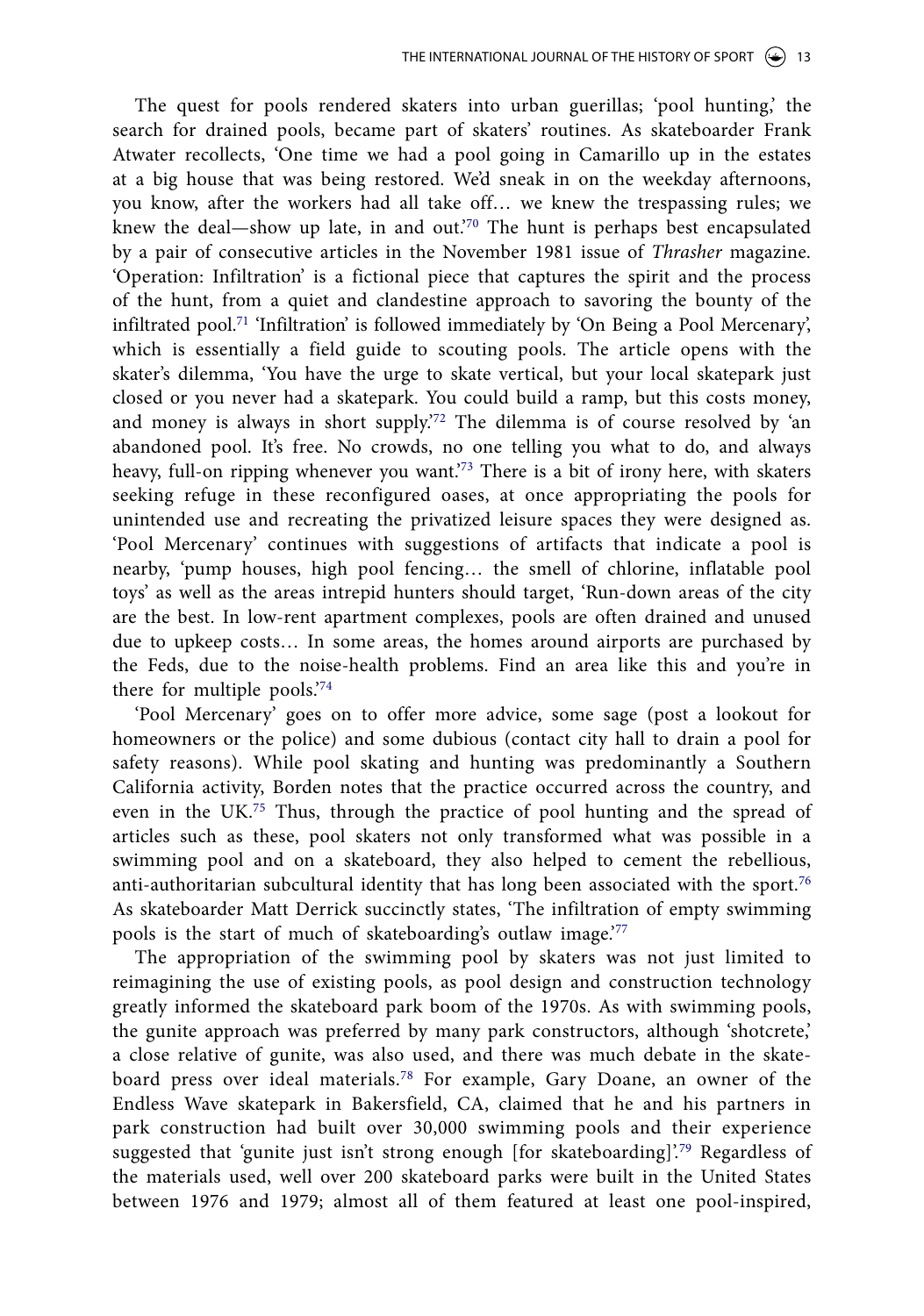gunite or concrete 'bowl' for riding, essentially fulfilling the aforementioned 1964 prophecy that skaters would build pools that were never meant to see a drop of water.<sup>80</sup>

Despite the proliferation of skateparks, many elite and hardcore skaters tended to avoid the facilities, which many felt were overcrowded and poorly constructed; the appropriated pool was still preferred, because, as Craig Stecyk (writing as John Smythe) asked, 'Have you yet seen a park as radical as the best of pools?'<sup>81</sup> While a small number of US parks were operated by municipalities, the vast majority were private ventures, run by entrepreneurs hoping to cash-in on the popularity of skateboarding, most of whom wound up disappointed by their investments. Owing to declining interest in the sport and skyrocketing insurance premiums, most parks were shuttered by 1980, but that was not the end of the influence of the backyard swimming pool, which continued to be a viable skate-spot.<sup>82</sup> The 1980s were defined by 'vert' skateboarding, on dedicated, wooden 'half-pipe' ramps. These ramps, while not full pools, were greatly informed by the technical knowledge and expressions of possibility that began in empty pools and were more fully realized in the short-lived parks. By the 1990s, a major break from vertical came in the emergence and eventual dominance of 'street' skating, which as the name suggests, takes the sport to the urban landscape. But even though street skating bore little resemblance to pool skating, it was in some ways the spiritual successor to the pool-era, both for its appropriation of non-purpose-built landscapes and the cat-and-mouse game with authority needed to access those landscapes. While street skating still reigns supreme, the legacies of the pool-era live on in the sport's constructed landscapes of the twenty-first century. Many contemporary skateboard parks still feature bowls and pool inspired designs (though they are not made of gunite), as did the terrain for the first Olympic skateboard competitions at the Tokyo Olympic games. 1970s pool skating remains a touchstone of vintage skateboarding and California culture. It is a touchstone that now effectively transcends time and space as photographer and urban theorist Dwayne Dixon chronicles in an article on skateboarding and visual culture in Japan: 'This globalized mimesis of skateboard history was especially visible in the perfect copy of a 1970s suburban SoCal swimming pool—bone dry, of course— complete with blue tile border… We laughed at how ironic it was, as North American skaters, that we'd had to travel to Japan to actually ride skateboarding's most fetishized site of authenticity, the drained backyard swimming pool, but only as a simulacrum of itself.'83

Thus ends the story of gunite. Designed originally as a taxidermy tool, it became the vehicle that brought pools to the suburban masses. And then the same tool proved a key ingredient in sparking a skateboarding renaissance, which started the evolution of the sport into the version many are familiar with today. The key takeaway here, though, is that technological advancement happens not just through invention. Individuals like gunite inventor Akely and skate technology pioneer Nasworthy played huge roles in this tale, but just as important were the people who saw in the built environment things that its builders had not intended. And, as Bijker tells us, this individual appropriation of existing technologies for new purposes is as much a driver as anything else.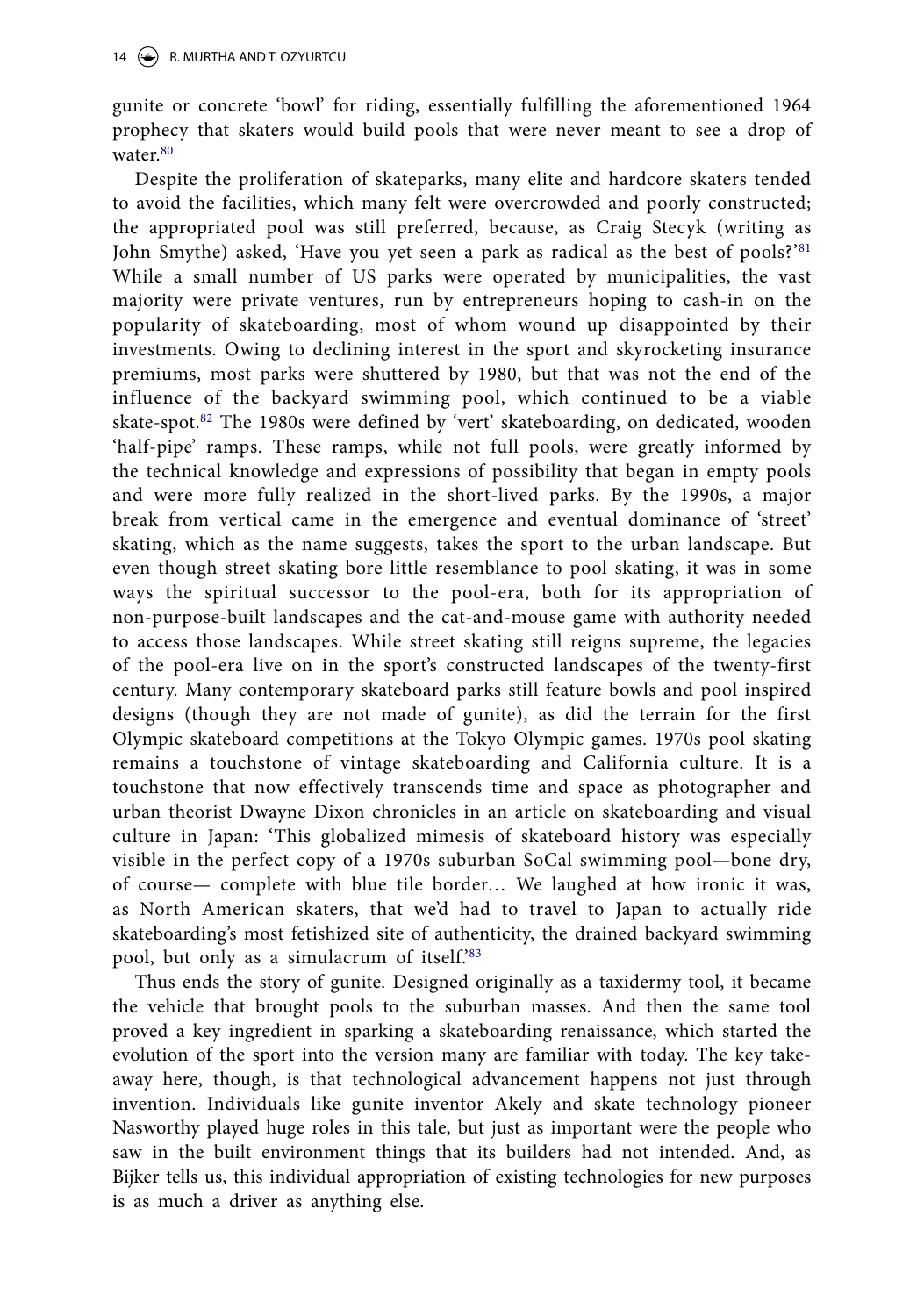Additionally, this article highlights the value of studying space for sport historians. It is only be training our eyes to the ground that the connections between swimming pools and skateboarding could be seen. Space is dynamic, alive, and malleable. As architect Christie Pearson wrote in her study of pools and bathhouses, they 'persist in reinventing themselves as relevant, meaningful, and of their time.' They are 'always busy evolving.'<sup>84</sup> But if this is true of pools, where else might it be true of? By foregrounding the study of sporting spaces like this, we may continue to uncover novel insights.

#### **Notes**

- 1. Thomas A. P. Van Leeuwen, The Springboard in the Pond: An Intimate History of the Swimming Pool (Cambridge, MA, 1998), 224.
- 2. Kyle Beachy, The Most Fun Thing: Dispatches from a Skateboard Life (New York: Grand Central Publishing, 2021), 47–8.
- 3. Jeff Wiltse, Contested Waters: A Social History of Swimming Pools in America (Chapel Hill: University of North Carolina Press, 2010).
- 4. John Bale and Patricia Vertinsky, 'Introduction,' in Sites of Sport: Space, Place, Experience, ed. Patricia Vertinsky and John Bale (London: Routledge, 2004), 1–3.
- 5. Bale and Vertinsky's abovementioned book showcases the rich and varied insights that can be gained into sport through studying space, with chapters looking at ice rinks, locker rooms, college gyms, stadia, beaches, and more. See, for example, Chris Gaffney and John Bale, 'Sensing the Stadium,' Sites of Sport: 25–38, or Caroline Fusco, 'The Space that (in)Difference Makes: (Re)Producing Subjectivities in/through Abjection—A Locker Room Theoretical Study': 159–176.
- 6. 'The Splashiest History,' Los Angeles Times, August 16, 2007.
- 7. The American Dream as a concept is tricky to nail down. It is the animating myth behind much of American political life, rooted in the preamble to the Declaration of Independence, which held that 'all men are created equal,' promising the right to 'Life, Liberty, and the pursuit of Happiness.' As an idea it is rooted not in a promised outcome, but rather in the opportunity to achieve a desired outcome uninhibited. But over time it took on a much more consumerist bent. The term itself has fairly recent origins, coming from James Truslow Adams's 1931 Epic of America, in which he wrote of 'the American dream, that dream of a land in which life should be better and richer and fuller for every man, with opportunity for each according to his ability or achievement.' In usage, the term often means achieving a level of upper middle-class success, though since the dawn of the Reagan Era it can also mean achieving unimaginable wealth.
- 8. Margaret Dana. 'If a Backyard Pool is Your Wish, Get Facts Before Taking the Plunge', Philadelphia Evening Bulletin, July 20, 1967.
- 9. Of course, any tale of water in Southern California needs reference the Los Angeles aqueduct. Opened in 1913, this critical piece of infrastructure provided the city with hundreds of millions of gallons of water a day. As one manager for the Department of Water and Power framed its significance, 'If the aqueduct had never been built, the city would never have grown larger than 30,000 people.' But the aqueduct's long and fascinating history falls beyond the scope of this paper. For a study of California's historical and current waterscape, see David Carle, Introduction to Water in California (Berkley, CA: University of California Press, 2009). For an overview of the construction of the aqueduct, told through the lens of its head architect, read Les Standford, Water to the Angels: William Mulholland, His Monumental Aqueduct, and the Rise of Los Angeles (New York: Harper-Collins, 2015). And for a more critical examination of California's water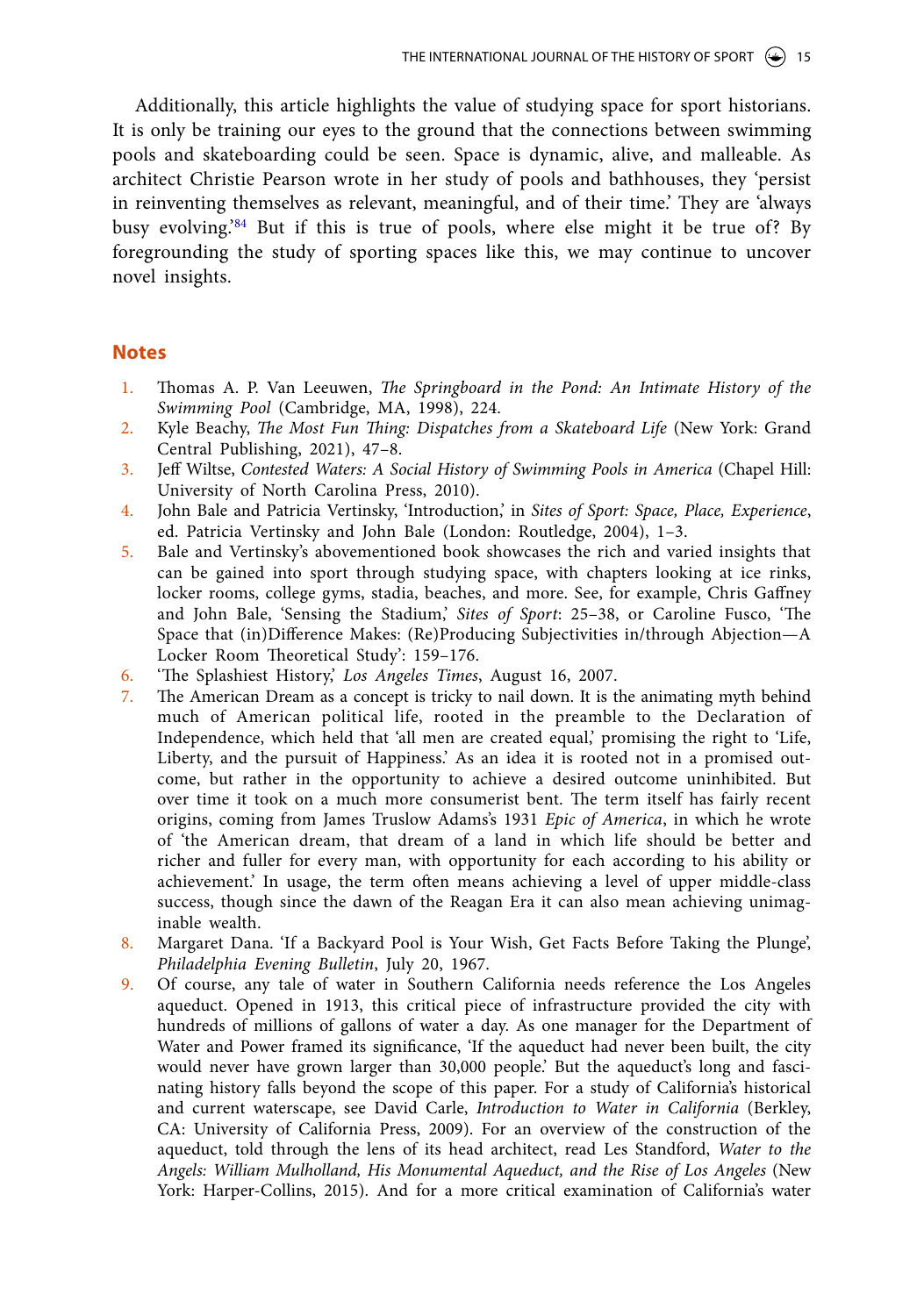#### 16 (See R. MURTHA AND T. OZYURTCU

policies, and how those decisions impact the state today, go to David Carle, Drowning the Dream: California's Water Choices at the Millennium (Newport, CT: Praeger, 2000). But for our purposes, suffice it to say that without the aqueduct, none of what followed as it pertains to the construction of swimming pools would have been possible.

- 10. 'Swimming pool increase seen soon in state.' Negro Star, June 22, 1945.
- 11. Kevin Olsen, 'Clear Waters and a Green Gas: A History of Chlorine as a Swimming Pool Sanitizer in the United States', Bulletin for the History of Chemistry 32, no. 2 (2007): 135.
- 12. Carl Akeley, 'Apparatus for mixing and applying plastic or adhesive material'. U.S. Patent 991,814, filed September 13, 1909 and issued May 9, 1911; Pietro Teichart, 'Carl Akeley-A Tribute to the Founder of Shotcrete.' Shotcrete. 2002.
- 13. Frank Beeby, 'Swimming pool'. U.S. Patent 2,140,978, filed March 10, 1938 and issued December 20, 1938.
- 14. 'In '56—7000 new pools.' Los Angeles Times, April 8, 1956.
- 15. Rebecca Robledo, 'The History of Concrete Pools: The Birth of an Industry,' Pool and Spa News, January 1, 2012.
- 16. 'Large sales volume shows popularity of swim pools.' Los Angeles Times, August 18, 1940.
- 17. Marshall Dutton, 'Sanctity of Water' (Masters diss. University of Cincinnati, 2011), 61.
- 18. Margaret Sell, 'The Residential Architecture of John Byers and Edla Muir' (Masters diss. California State University, Northridge, 1979), 86.
- 19. Ilsley said the idea for a bowl-shape came from turn-of-the-century concrete domes that he saw in Germany.
- 20. 'Swimming Pools Grow Into Large Industry,' Los Angeles Times, June 1, 1950.
- 21. Kevin Sohigian, 'POOLS: it's time to get into the swim.' Los Angeles Times, June 12, 1966.
- 22. Wiltse, Contested Waters, 200.
- 23. 'For 1961: a BETTER pool at a LOWER price', Los Angeles Times, April 9, 1961.
- 24. Howard Gingold. 'Backyard swimming pools blossoming in Southland', Los Angeles Times, July 31, 1960.
- 25. William O. Baker, 'Pools pools pools pools pools', Los Angeles Times, April 7, 1963.
- 26. Howard Gingold. 'Backyard swimming pools blossoming in Southland', Los Angeles Times, July 31, 1960.
- 27. Thomas W. Bush, 'Swimming Pool Builders Look for Early End to Dry Spell', Los Angeles Times, October 2, 1966.
- 28. Wiltse. Contested Waters, 199; Bufford Tune, 'Dotty Dripple comic strip #10.' Los Angeles Times. February 29, 1948.
- 29. Lawrence Culver, The Frontier of Leisure (Oxford: Oxford University Press, 2012), 11.
- 30. Robert Fishman, Bourgious Utopias: The Rise and Fall of Suburbia (New York: Basic Books, 1987), 150–70.
- 31. Culver, Frontier of Leisure, 55.
- 32. Ibid., 39.
- 33. Kirse Granat May, Golden State, Golden Youth (Chapel Hill, NC: University of North Carolina Press, 2006), 9.
- 34. Mike Davis, City of Quartz. (New York, NY: Verso, 2014), 30.
- 35. Ryan Reft, 'Fighting for Leisure: African Americans, Beaches, and civil Rights in Early 20th Century L.A.', KCET, May 16, 2014.
- 36. Alison Rose Jefferson, 'African American Leisure Space in Santa Monica: The Beach Sometimes Known as the 'Inkwell', Southern California Quarterly 91 (2009): 155–189.
- 37. Of course, this trend is inseparable from the political forces at play in the Southern California region. At the same time as the rapid suburbanization process was taking place, the counties around Los Angeles were rapidly getting more and more conservative. There are many reasons for this, but most important was that the area was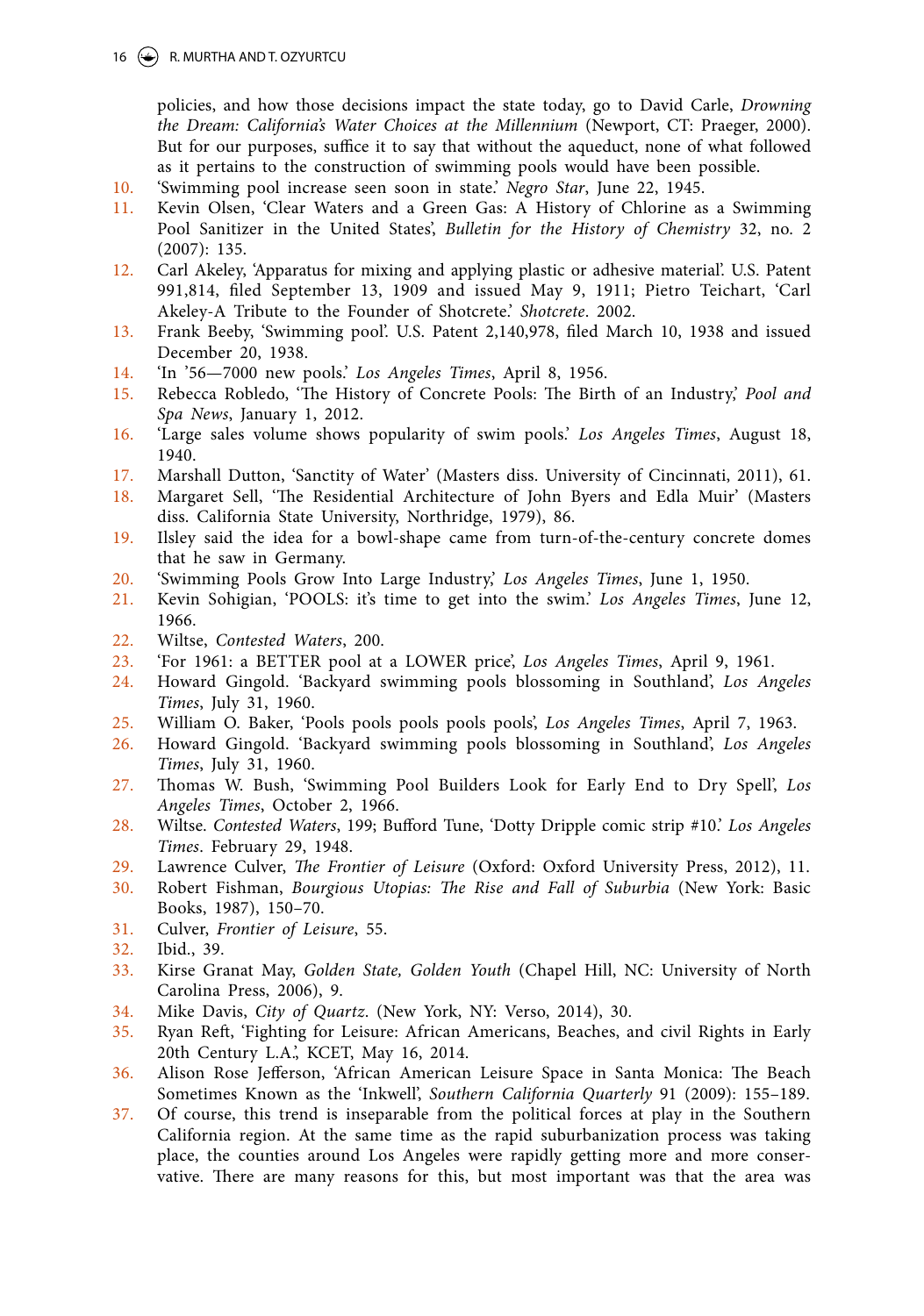highly militarized during and after World War II. For more on the political shift in the region, see Lisa McGirr, Suburban Warriors: The Origins of the New American Right (Princeton, NJ: Princeton University Press, 2001).

- 38. Derek Wynne, Leisure, Lifestyle and the New Middle Class (New York: Routledge, 1998), 86.
- 39. Ibid., 84.
- 40. Mary Van Balgooy, 'Designer of the Dream: Cliff May and the California Ranch House', Southern California Quarterly 86, no. 2 (2004): 131–2.
- 41. Ibid., 137.
- 42. Thomas A.P. van Leeuwen, The Springboard in The Pond (Cambridge, Mass: MIT Press, 2000), 53.
- 43. Ibid., 67–8.
- 44. Roman Mars, 'The Pool and the Stream', 99% Invisible. Podcast audio, July 4, 2017.
- 45. Justus Hirvi, 'You Should Know: The First Kidney-Shaped Pool (1939)', Skateboarding Magazine, October 2016.
- 46. Jessie Jean Marsh, 'A swimming pool can fit your garden plan', Los Angeles Times. June 9, 1946.
- 47. William O. Baker, 'Pools pools pools pools pools', Los Angeles Times, April 7, 1963.
- 48. 'For 1961: a BETTER pool at a LOWER price', Los Angeles Times, April 9, 1961.
- 49. 'You can have almost any shape you want', Los Angeles Times, April 14, 1957.
- 50. Peggy Sullivan, 'Water itself is not tropical: pools need plants', Los Angeles Times, April 12, 1953.
- 51. Carlos Izan [Craig Stecyk], 'Aspects of the Downhill Slide', Skateboarder 2, no. 2 (1975): 36.
- 52. David Carle, Introduction to Water in California (Berkeley: University of California Press, 2004), 23–4.
- 53. John Smythe [Craig Stecyk], 'Frontier Tales', Skateboarder 3, no. 2, (1976): 107.<br>54. 'Getting Around', *The Quarterly Skateboarder* 1, no. 1 (1964): 37.
- 54. 'Getting Around', The Quarterly Skateboarder 1, no. 1 (1964): 37.
- 55. Jocko Weyland, The Answer is Never: A Skateboarder's History of the World (New York: Grove, 2002), 25–29. Iain Borden, Skateboarding, Space and The City: Architecture and The Body (Oxford: Berg, 2001), 33–34
- 56. Michael Brooke, The Concrete Wave: The History of Skateboarding (Toronto: Warwick Publishing, 1999), 21.
- 57. Frank Nasworthy, 'Breakthrough: The Urethane Wheel', Skateboarder 2, no. 1 (1975): 23. 58. Ibid.
- 
- 59. Brooke, The Concrete Wave, 46.
- 60. Wiebe E. Bijker, Of Bicycles, Bakelites, and Bulbs: Toward a Theory of Sociotechnical Change (Cambridge: MIT Press, 1995), 4. Rhyn Noll, Skateboard Retrospective: A Collector's Guide (Atglen, PA: Schiffer, 2000), 66–109.
- 61. Weyland, The Answer is Never, 55.
- 62. 'Pool Riding Symposium', Skateboarder 3, no. 1 (1976): 62. This 'symposium' does not appear to have been a proper gathering as the term 'symposium' suggests. Rather, a collection of interviews with relevant pool operators and constructors were compiled to form the 'symposium', a stylistic touch that the magazine occasionally used for relevant topics related to the sport (e.g., equipment symposium, etc.)
- 63. Bob Biniak interview, Skateboarder, 4, no.6 (1978): 100; Stacy Peralta interview, Skateboarder 3 no. 1 (1976): 58.
- 64. John Smythe [Craig Stecyk], 'Sequential Overdrive or Dog's Eye View', Skateboarder 3, no. 5, (1977): 48.
- 65. For more on early pool-riding and the history and influence of the Z-Boys, see C.R. Stecyk III and Glen E. Friedman, Dogtown: The Legend of the Z-Boys (New York: Burning Flags Press, 2000).
- 66. Lance Smith, 'Pool Riding', National Skateboard Review 1 no. 2, (1976): 1.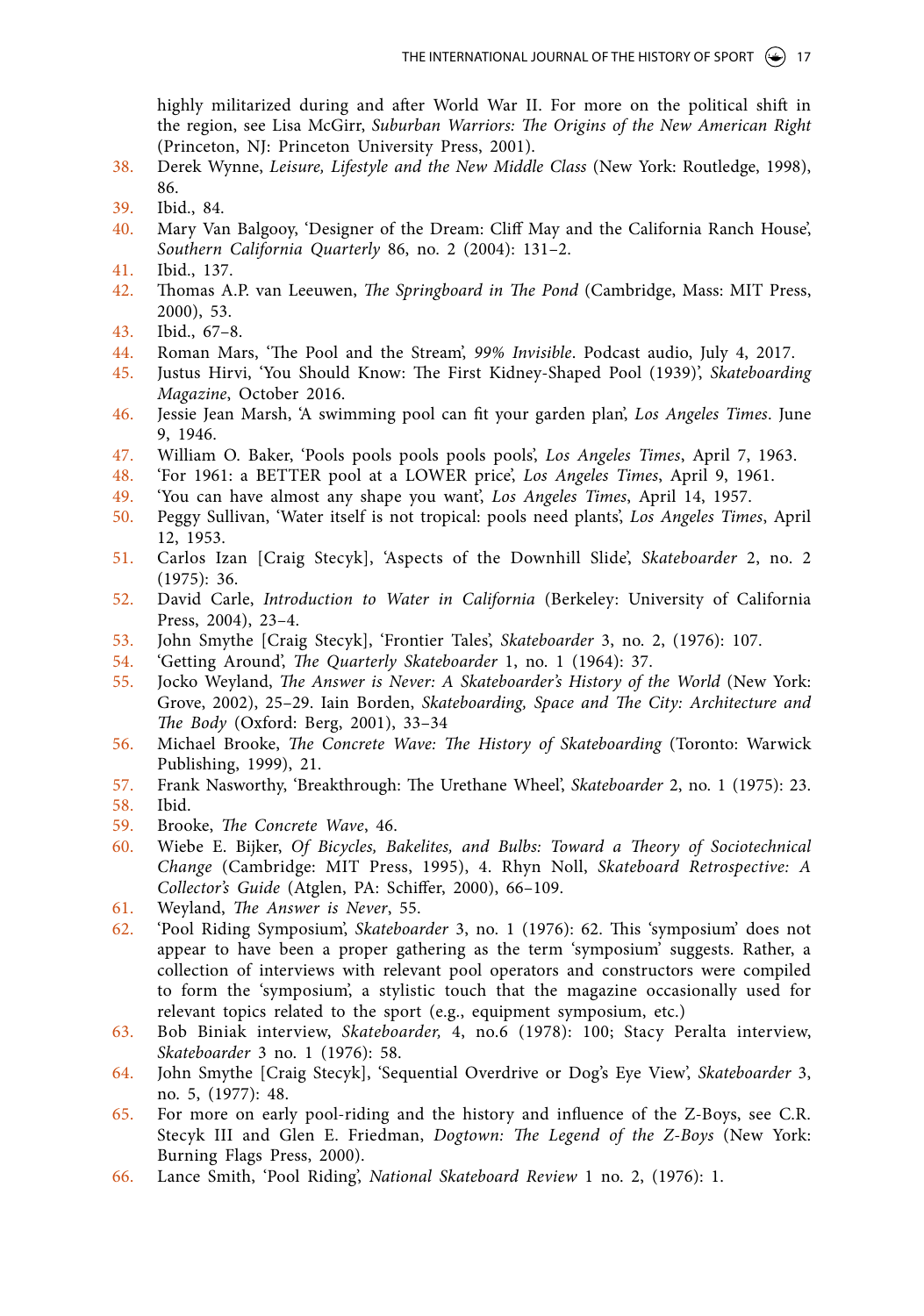18  $\left(\bigoplus$  R. MURTHA AND T. OZYURTCU

- 67. Ron Eglash, 'Appropriating Technology: An Introduction', in Appropriating Technology: Vernacular Science and Social Power, ed. Ron Eglash, Jennifer L. Croissant, Giovanna Di Chiro, and Rayvon Fouche (Minneapolis: University of Minnesota Press, 2004), ix.
- 68. Borden, Skateboarding, Space, and the City, 47–51.
- 69. Sean Mortimer, Stalefish: Skateboard Culture from the Rejects Who Made It (San Francisco: Chronicle, 2008), 86.
- 70. Frank Atwater, 'Time Served for \$25', No Comply: Skateboarding Speaks on Authority, ed. Chris Long and Travis Jensen (Ventura, CA: Funnotfame, 2005), 57.
- 71. Johnny Tough, 'Operation: Infiltration', Thrasher, November 1981, 14–19.
- 72. 'On Being a Pool Mercenary', Thrasher, November 1981, 21.
- 73. Ibid.
- 74. Ibid.
- 75. Borden, Skateboarding, Space, and the City, 48.
- 76. Weyland, The Answer is Never, 6; Borden, Skateboarding, Space, and the City, 163–165.
- 77. Matt Derrick, 'Roll for Office', No Comply, 191.
- 78. Borden, Skateboarding, Space, and the City, 61.
- 79. Brian Gillogly, 'Skateparks: Part XIV', Skateboarder 4, no. 5 (1977): 73.
- 80. Moore, Concrete Wave, 64–7.
- 81. Smythe [Stecyk], 'Frontier Tales', 111. Radical here is colloquial slang, indicating high quality.
- 82. D. David Morin, 'Skateboarding: What Happened?' Action Now 8, no. 3 (1981): 29–31.
- 83. Dwayne Dixon, 'Posing LA, Performing Tokyo: Photography and Race in Skateboarding's Global Imaginary', Skateboarding: Subcultures, Sites, and Shifts, ed. Kara-Jane Lombard (London: Routledge, 2016), 73.
- 84. Christie Pearson, The Architecture of Bathing: Body, Landscape, Art (Cambridge: MIT Press, 2020), 24.

#### **Disclosure Statement**

No potential conflict of interest was reported by the authors.

## **Notes on Contributors**

**Ryan Murtha** is a PhD student in the Department of Kinesiology and Health Education at The University of Texas at Austin. Hailing from Philadelphia, Ryan studied history and economics at Villanova University before arriving at UT, where he earned an MSc in sport management. Ryan has received awards for his research from the International Association for the Philosophy of Sport, and was recently elected to serve as the graduate student representative on the executive committee of the North American Society for Sport History. His dissertation will track the history of American sports writing.

**Tolga Ozyurtcu**, PhD is Associate Professor of Instruction in the Department of Kinesiology and Health Education at the University of Texas at Austin. Ozyurtcu holds a BA in political science from Haverford College, a MSc in sport management from the University of Texas at Austin (UT-Austin), and a PhD in interdisciplinary sport studies, also from UT-Austin. His doctoral dissertation is a cultural history of the original Muscle Beach (1934–1958), in Santa Monica, California, entitled 'Flex Marks the Spot'. He teaches in the areas of sport management and physical culture and sport studies. Ozyurtcu's research interests include sport development, sporting subcultures, sport and cultural geography, and physical culture history. He has presented his research to the North American Society for Sport History (NASSH) for which he currently serves on the executive council, the International Association for the Philosophy of Sport, and the North American Society for Sport Management.